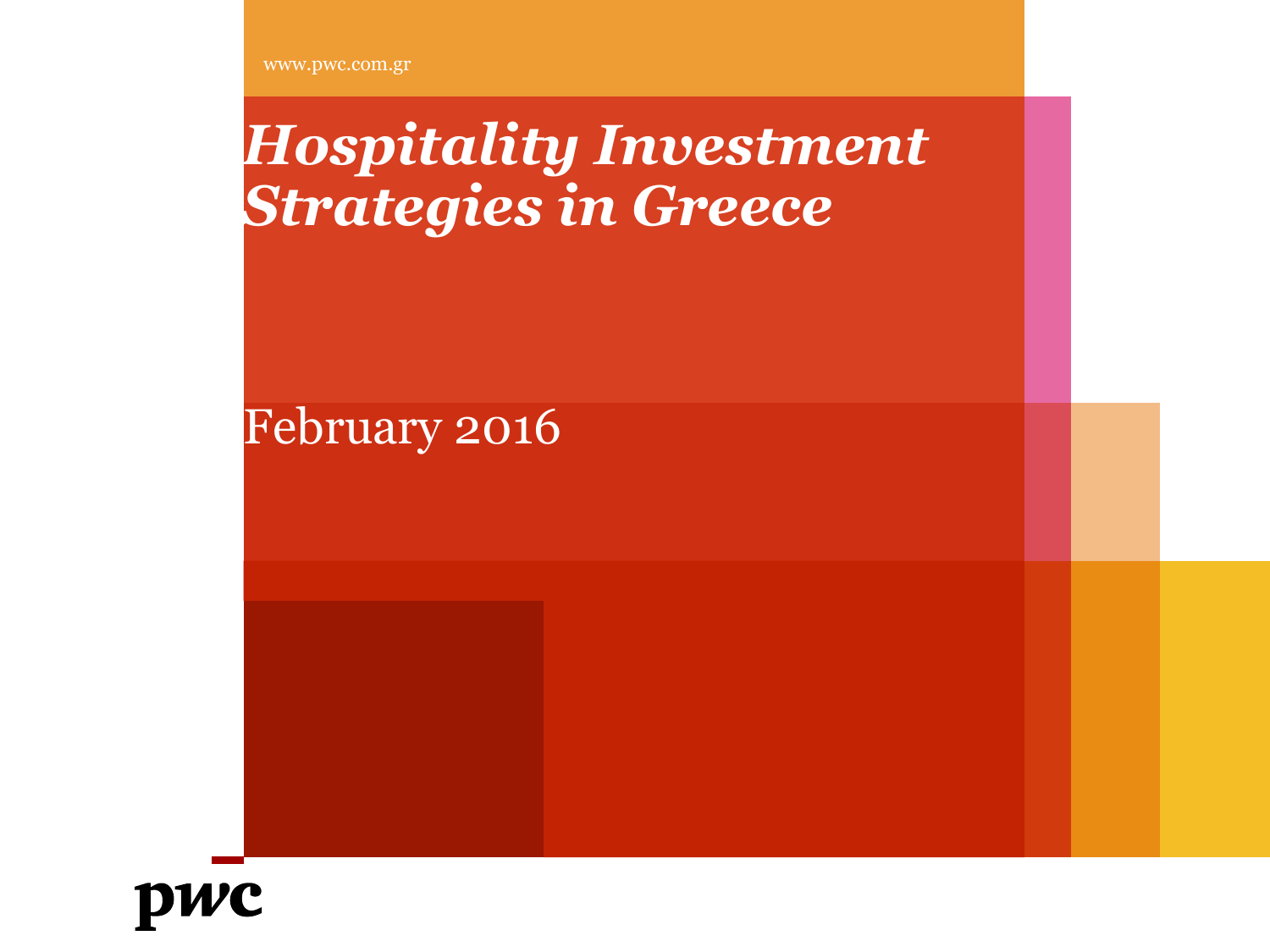## *Executive summary*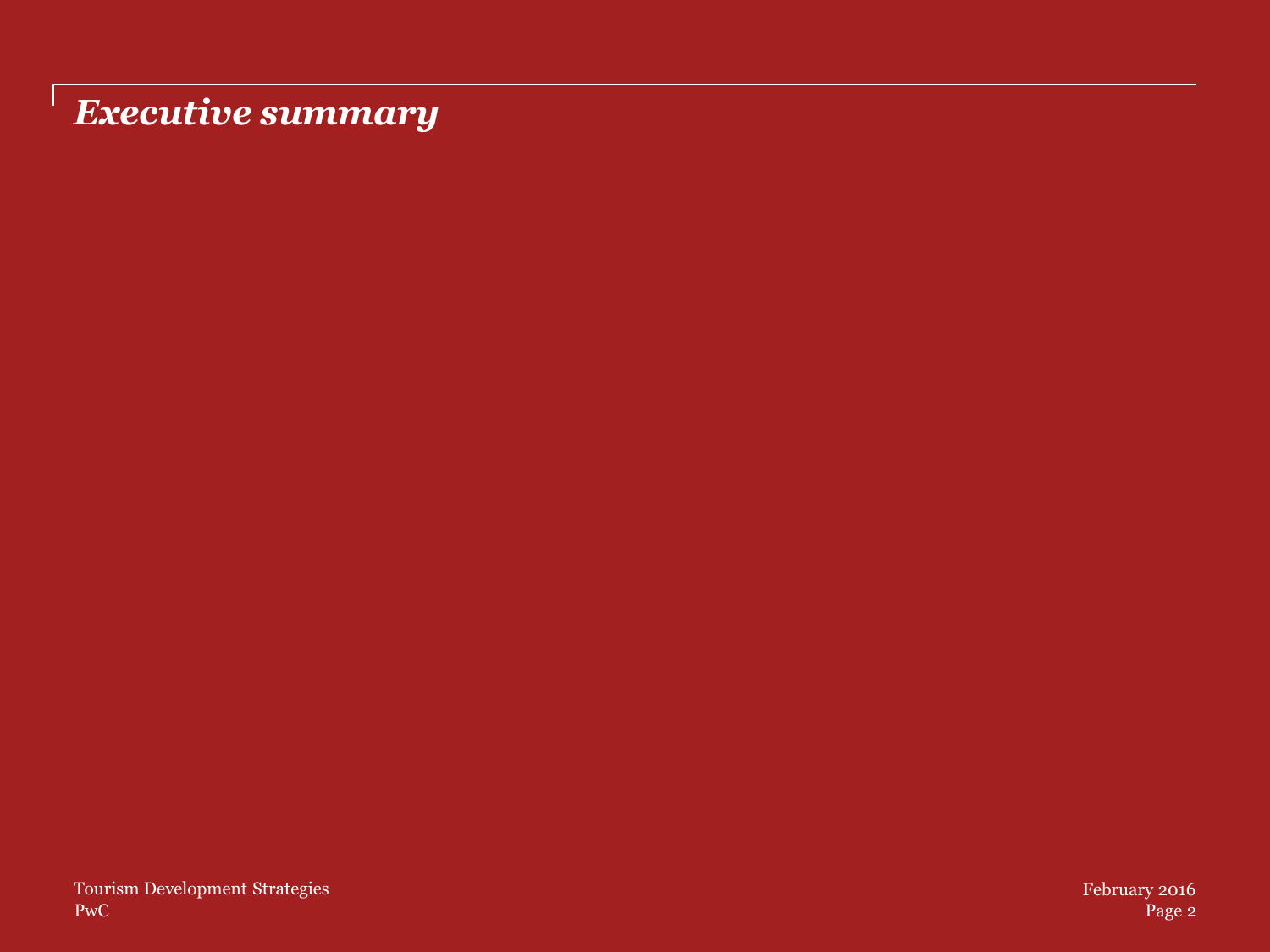#### **The market**

- Greece is a significant global tourist destination, with 25 mn arrivals in 2015, up from almost 22 mn in 2014
- Tourism is not, by and large, dependent on Greek GDP, but its direct contribution exceeds 7%
- The hospitality industry has been growing fast and systematically in the last three years, but it is not particularly internationally competitive, mainly due to price
- In 2014, tourists spend about  $\epsilon$ 590 per journey, with an average stay of 8.4 days, yielding about  $\epsilon$ 13bn income
- There are about 9,745 hotels with approximately 405k rooms and 781k beds in the country, mainly concentrated (85%) in Crete, South Aegean, Central Macedonia and the Ionian islands
- Greek hospitality is mostly based on small  $2^*$  hotels (4,198 hotels), while  $4^*$  and  $5^*$  hotels account for only 17% of the total number
- There are only 367 hotels with more than 300 beds, representing 4% of the total number of hotels and 25% of bed capacity
- The hotel industry is fragmented with the average unit size in our sample at 247 beds. On average, each hotel company has only 1.5 units, while one company/one hotel account for about 47% of sample hotels. There are 87 Greek hotel chains and 6 non Greek hotel operators
- About 38% of all hotel companies are highly competitive with systematic growth, good profitability and little debt
- Most of the debt hotel industry  $(\epsilon_4$ bn) is concentrated in the Zombie and Grey groups facing servicing issue. Hotels in Zombie categories appear overinvested and overcapitalised with negative return on equity
- The hospitality industry, will benefit from restructuring/refinancing about  $\epsilon$  2bn over a reasonable time horizon, to restore the balance with operational profitability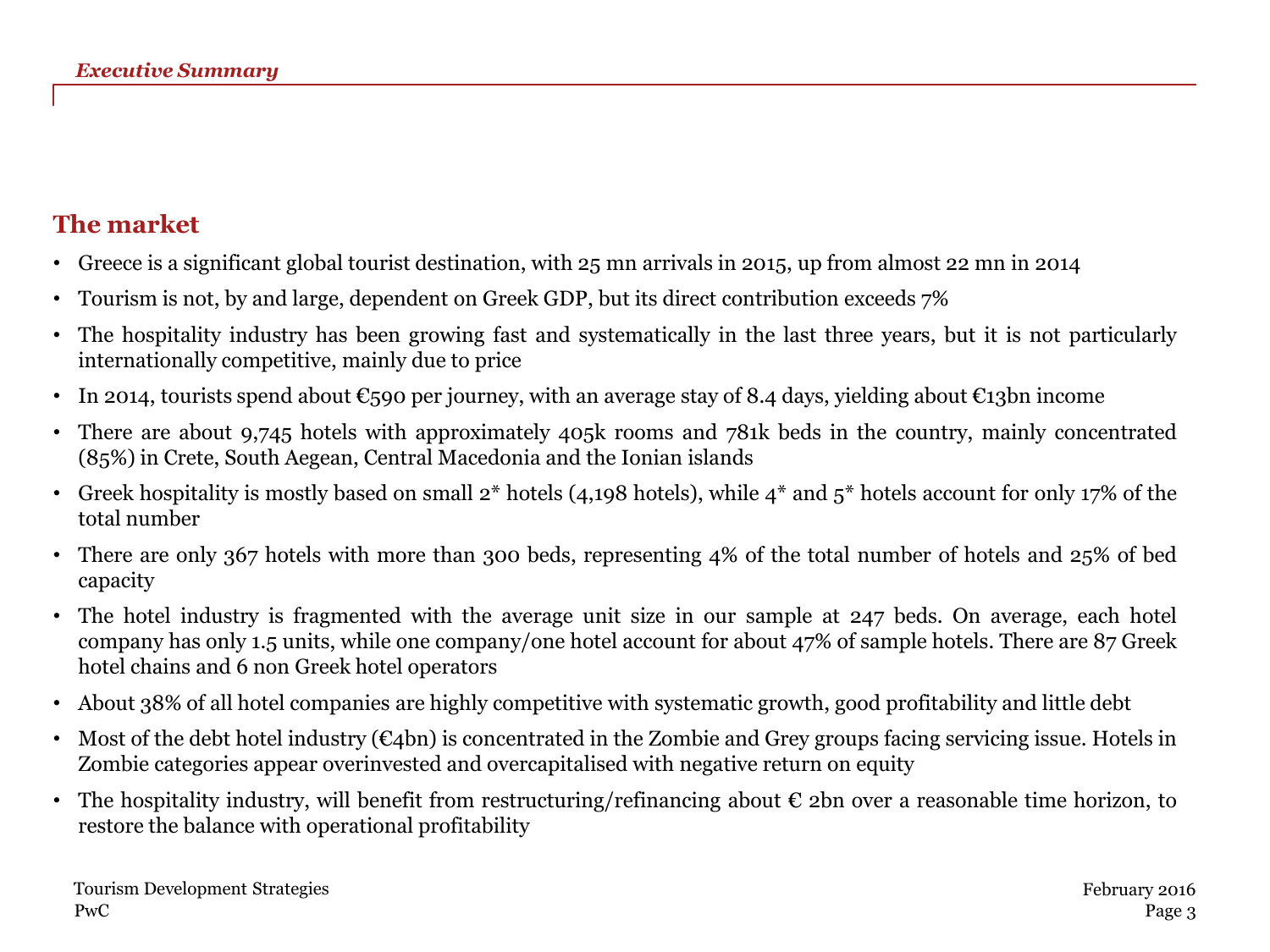- Hotels are unevenly distributed in Greece. Five main destinations account for 84% of all capacity and about 93% of revenues and profits. The majority of tourists are attracted to destinations, where the percentage of 4\* and 5\* hotels bed capacity is more than 25%
- For the upgrading of the tourism product around  $\epsilon$  1.6bn will be spent up to 2022

#### **Drivers of Economic Performance**

- Hospitality economics are determined by destination, unit size and class and significantly influenced by the quality of management
- There are significant differences in performance between main and lesser destinations, with capacity problems at peak at main destinations and a lot of slack in lesser ones
- Higher star hotels tend to have better revenue and EBITDA per bed as well as margins than lower star hotels
- Unit size has a limited impact on hotel economics and does not appear that larger hotels have on average better financial performance than smaller ones
- The quality of management and the overall competitiveness of a hotel is the single most important determinant of value, given the other parameters

#### **Geopolitical Developments**

- The conditions in Middle East, Turkey and North Africa and the improving, relative to them, competitiveness of Greek hospitality, are supporting the continuing growth hypothesis
- Growth in tourist arrivals could be only halted by a global or European recession or major political events in Greece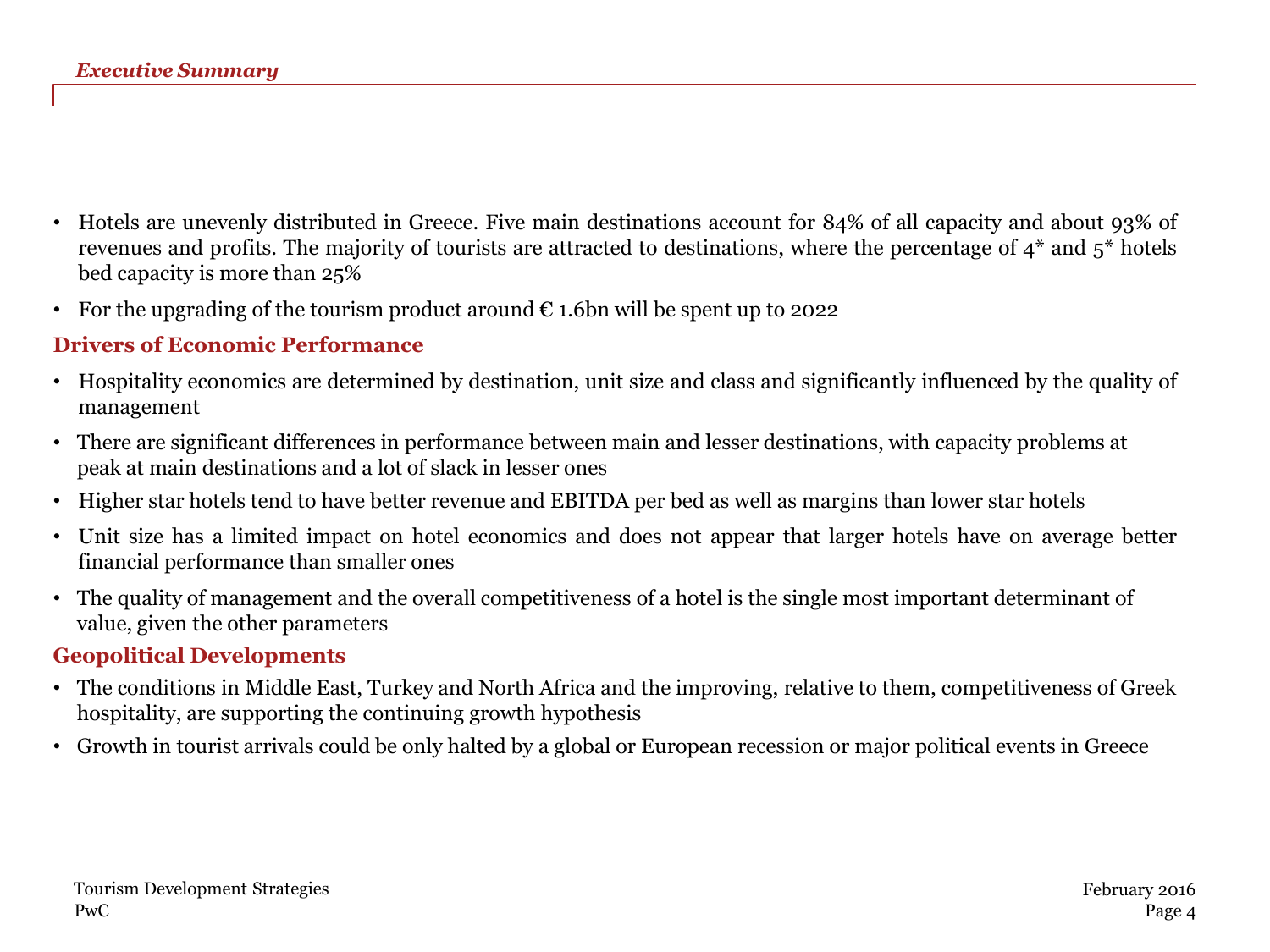#### **Investment Strategies**

- The Greek hotel M&A market is almost dormant. There are at least 225 hotels currently on offer, the majority at main destinations and asking prices almost 50% higher than the imputed equity values per bed.
- Very few transactions get to be completed every year and vast majority are of small size
- There are three strategies and a doubtful strategy for hospitality investments:
	- **add capacity** at main destinations through unutilised building permits
	- **upgrade hotels** to the next class
	- **develop lesser destinations** through acquisition of many hotels at one of them
	- **Zombie hotel acquisition is a doubtful strategy** with only few exceptions
- The most promising strategy in terms of value potential appears to be **lesser destination development** followed by capacity enhancement,with hotel upgrading at the bottom
- In the context of the capacity and upgrading strategies there are at main destinations, 221 Star and 153 Grey 5\* and 4\* and 3\* hotels to be considered for acquisition at international EBITDA multiples
- At lesser destinations, where the privatisation of 14 regional airports could boost demand, there are 57 hotels, that could be acquired to develop specific destination
- The current structure of the industry along with its mild relative competitiveness and its underlying economics do not facilitated large scale transactions and consequently fast consolidation

**Star/ Grey 5\* - 4\* - 3\*/2\*/1\***

| <b>Add Capacity</b> |                     |     |            |  |  |  |  |
|---------------------|---------------------|-----|------------|--|--|--|--|
| Group               | Value multiples (x) |     |            |  |  |  |  |
|                     | $\mathbf{R}^*$      | ⊿*  | $3*/2*/1*$ |  |  |  |  |
| Star                | 1.6                 | 1.7 | 1.6        |  |  |  |  |
| Grey                | 1.6                 | 1.5 | 1.6        |  |  |  |  |

Up to 605 hotels, at main destinations

**Star/ Grey 4\* - 3\*/2\*/1\***

| <b>Upgrade hotels</b> |                        |               |  |  |  |  |
|-----------------------|------------------------|---------------|--|--|--|--|
|                       | Value multiples (x)    |               |  |  |  |  |
| <b>Group</b>          | From $4^* \rightarrow$ | From $3^*$ -- |  |  |  |  |
| Star                  | 1.6                    | 1.2           |  |  |  |  |
| Grey                  | 1.4                    | 1.1           |  |  |  |  |

Up to 476 hotels

#### **Star/ Grey 5\* - 4\* - 3\*/2\*/1\***

| <b>Develop Lesser Destinations</b> |                     |     |                |  |  |  |  |
|------------------------------------|---------------------|-----|----------------|--|--|--|--|
| <b>Group</b>                       | Value multiples (x) |     |                |  |  |  |  |
|                                    |                     | 40  | $ 3^*/2^*/1^*$ |  |  |  |  |
| Star                               | 3.7                 | 2.0 | 1.6            |  |  |  |  |
| Grey                               | 1.8                 | 1.8 | 1.5            |  |  |  |  |

Up to 57 hotels at lesser destinations

PwC Page 5 Tourism Development Strategies February 2016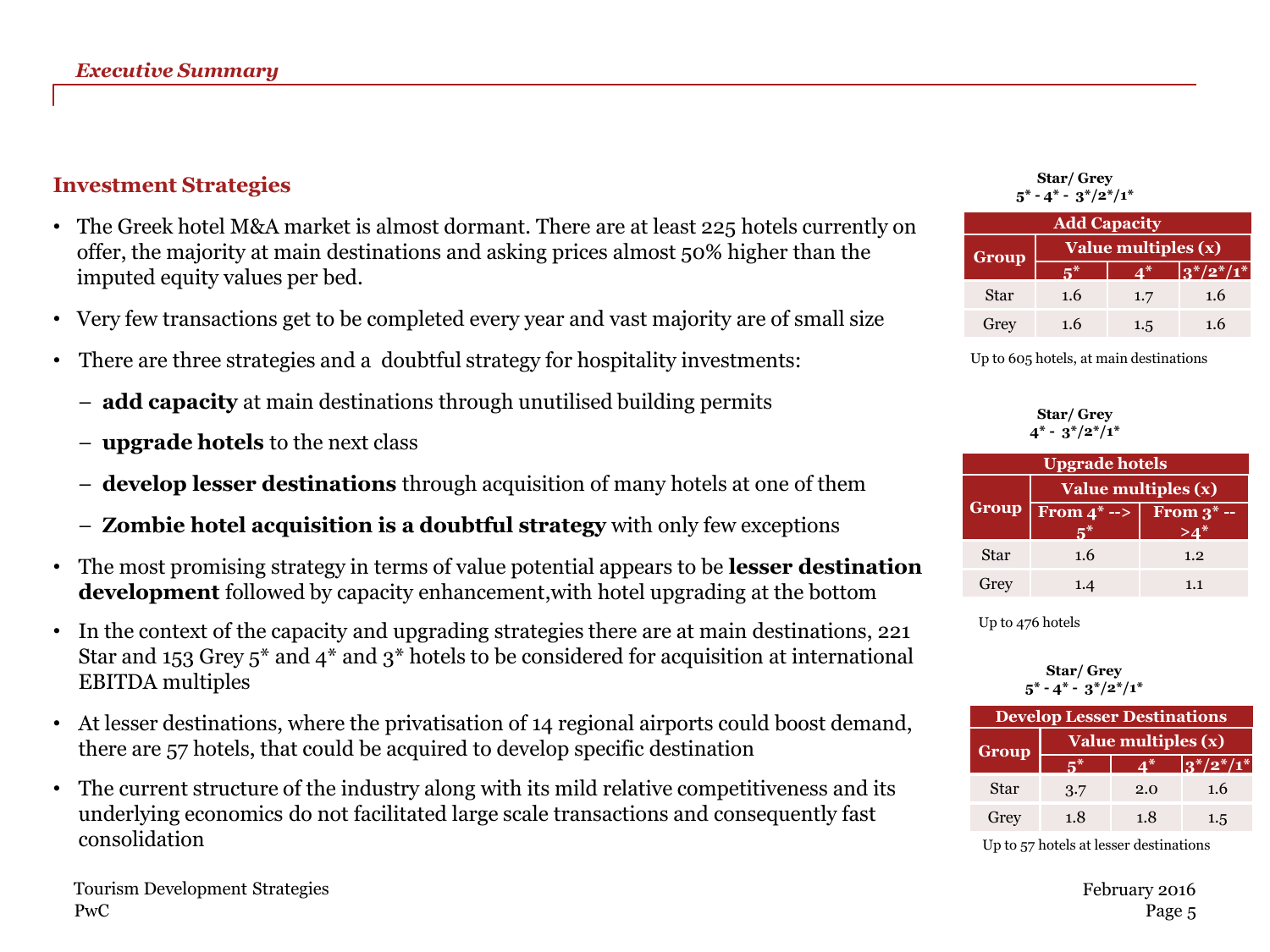*Hotel Competitiveness*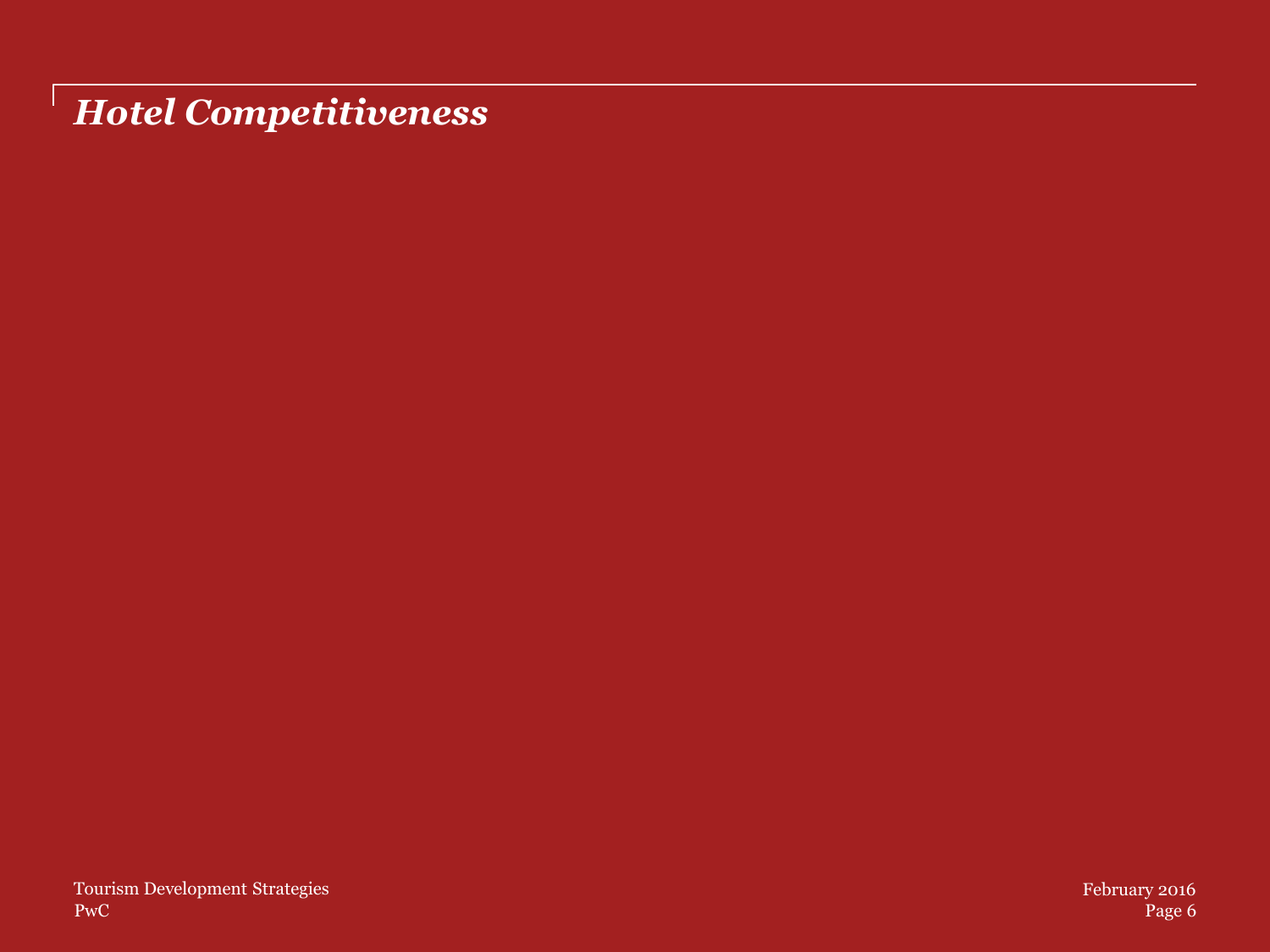## *During the crisis the profitability of the hotel industry was stable, with signs of improvement for hotels with annual revenue in excess of € 1mn p.a.*

- Sample revenues increased to  $\epsilon$  2.8bn in 2013, marking the highest increase since 2008(12.2%)
- Gross fixed assets rose by 5.8% p.a. within 2008-2013 reaching  $\epsilon$  16bn, steadily increasing
- Historically EBITDA decreased by 12.2% (2008-2012), a significant positive change is evident (45%) in 2013
- Total debt stood at  $\epsilon$  4.8bn in 2013, 11.6% higher than 2008, but 2% lower than 2012
- Average Net Debt/EBITDA, as a measure of debt sustainability, dropped from 9.2x in 2012 to 6.2x in 2013
- Capital employed remains underemunerated, while on average hotel balance sheets are reasonably well capitalized, with Net Debt to Capital Employed remaining constant at about 40% throughout the period



PwC Tourism Development Strategies February 2016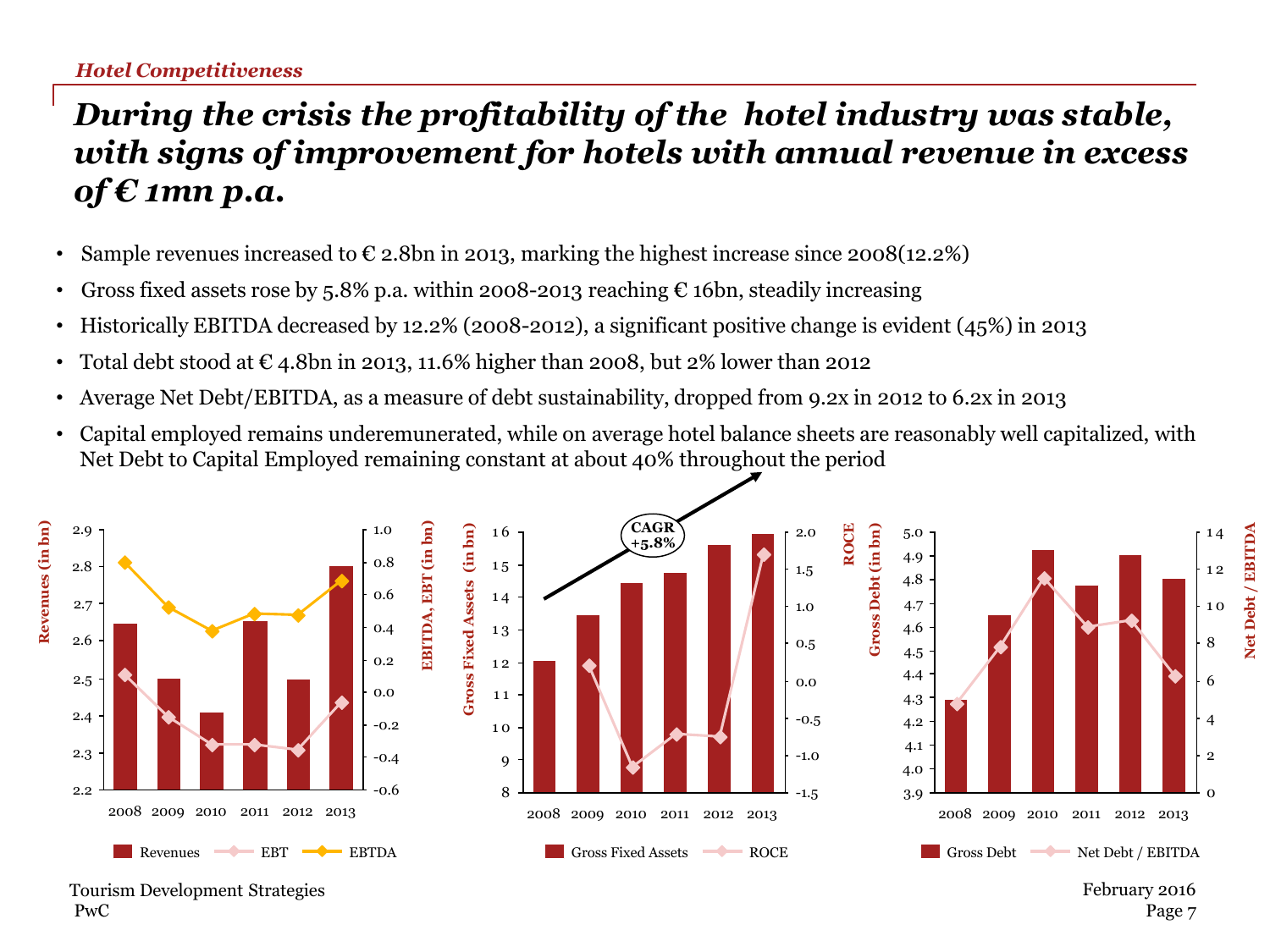#### *Hotel companies showed an improvement in competitiveness from 2009 to 2013, with more than 67% retaining or improving their relative position*

|             |                         | 238 hotel companies<br>(32% of total) moved<br>downwards |                         |                  |                         | 143 hotel companies<br>(19% of total) remained in<br>the same Group |                |                |                 |                   | 364 hotel companies<br>(49% of total) moved<br>upwards |                      |
|-------------|-------------------------|----------------------------------------------------------|-------------------------|------------------|-------------------------|---------------------------------------------------------------------|----------------|----------------|-----------------|-------------------|--------------------------------------------------------|----------------------|
|             | 2009/2013               | 5 <sup>5</sup>                                           | $\overline{\mathbf{4}}$ | $\boldsymbol{3}$ | $\overline{\mathbf{2}}$ |                                                                     | $-1$           | $-2$           | $\overline{-3}$ | $-4$              | $-5$                                                   | <b>Total</b><br>2013 |
| <b>Star</b> | 5 <sup>5</sup>          | $\mathbf{1}$                                             | $\overline{4}$          | 3                | $\mathbf{1}$            |                                                                     | 3              | $\overline{2}$ | $\mathbf{O}$    | $\mathbf{1}$      | $\overline{4}$                                         | 20                   |
|             | $\overline{\mathbf{4}}$ | $\mathbf 0$                                              | 15                      | $\sqrt{5}$       | 7                       | 5                                                                   | 14             | 5              | 9               | 9                 | 9                                                      | 78                   |
|             | 3                       | $\mathbf 0$                                              | 15                      | 18               | $\overline{4}$          | $\overline{4}$                                                      | 46             | 11             | 20              | 13                | 18                                                     | 149                  |
|             | $\overline{2}$          | $\mathbf{1}$                                             | $\overline{2}$          | $\mathbf{O}$     | $\mathbf{1}$            | $\mathbf{O}$                                                        | 3              | $\mathbf{O}$   | 5               | ν<br>$\mathbf{o}$ | $\mathbf{1}$                                           | 13                   |
|             | $\mathbf{1}$            | $\mathbf 0$                                              | $\mathbf{1}$            | $5\phantom{.0}$  | $\overline{2}$          | 12                                                                  | $\overline{4}$ | 10             | 3               | 14                | $\overline{7}$                                         | 58                   |
|             | $-1$                    | $\overline{2}$                                           | $\overline{7}$          | 6                | $\overline{7}$          | 3                                                                   | 26             | 8              | 26              | 10                | 7                                                      | 102                  |
|             | $-2$                    | $\mathbf{0}$                                             | 3                       | $\overline{4}$   | $\mathbf 0$             | 5                                                                   | 15             | 16             | $\overline{4}$  | 25                | 17                                                     | 89                   |
|             | $-3$                    | $\mathbf{0}$                                             | $\overline{4}$          | $\overline{4}$   | $\mathbf{1}$            | $\mathbf{1}$                                                        | 15             | $\mathbf{1}$   | 12              | $\mathbf{O}$      | 3                                                      | 41                   |
|             | $-4$                    | $\mathbf{O}$                                             | $\mathbf{o}$            | $5\overline{)}$  | $\mathbf 0$             | 3                                                                   | 9              | 17             | 8               | 17                | 19                                                     | 78                   |
| Zombie      | $-5$                    | $\mathbf{1}$                                             | 5                       | 14               | $\mathbf{1}$            | 3                                                                   | 26             | 7              | 13              | 22                | 25                                                     | 117                  |
|             | <b>Total 2009</b>       | 5 <sup>5</sup>                                           | 56                      | 64               | 24                      | 37                                                                  | 161            | 77             | 100             | 111               | <b>110</b>                                             | 745                  |
|             | % Change                | 300%                                                     | 39%                     | 133%             | $-46%$                  | 57%                                                                 | $-37%$         | 16%            | $-59%$          | $-30\%$           | 6%                                                     |                      |

• Around half of the hotel companies moved to a higher category compared to 32% that moved downwards

• Since 2009, 92 hotel companies turned to Zombies (-5) to 2013, and 19 companies turned to Stars (5), whilst 19% remained in the same Group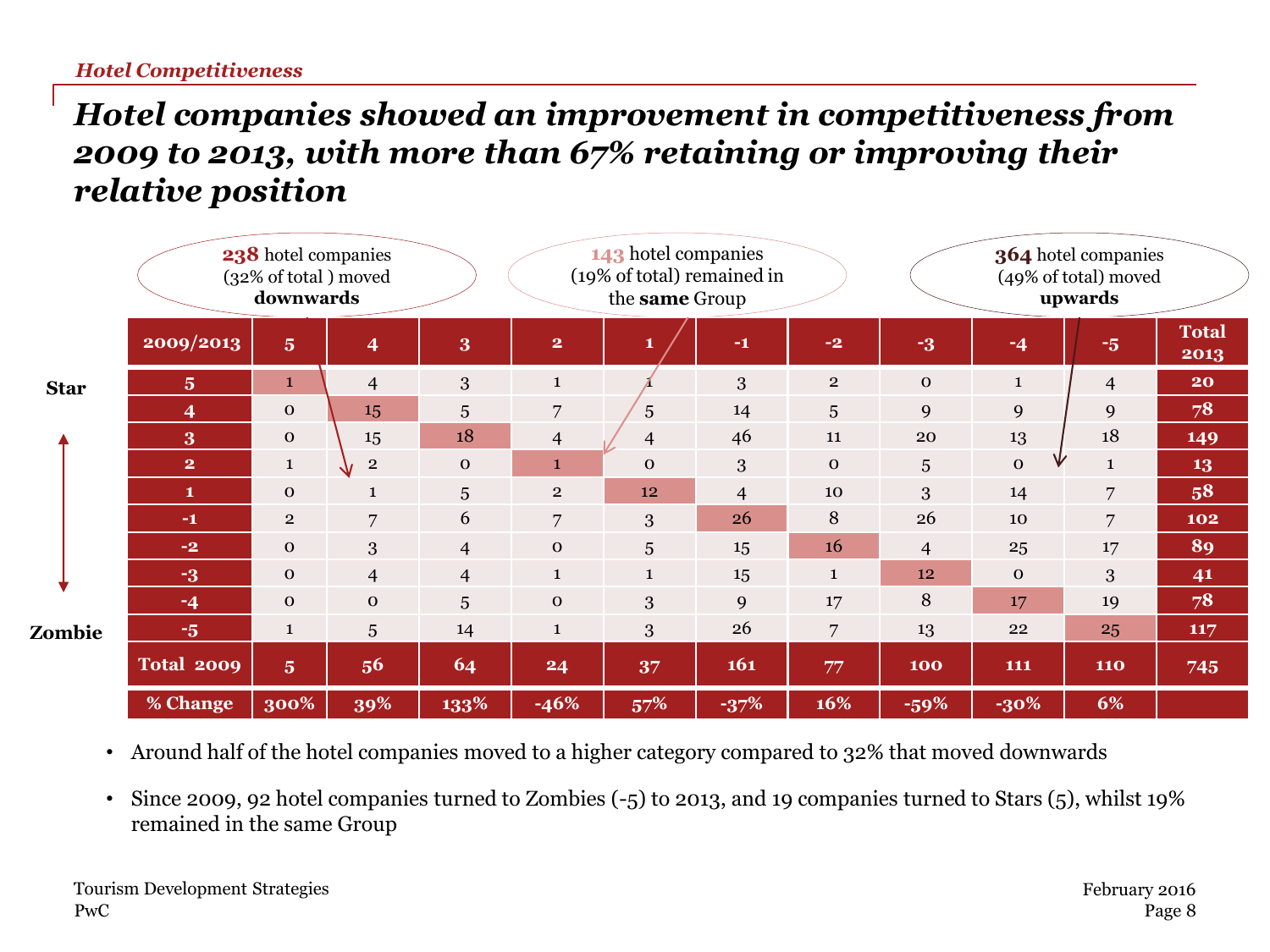## *37% of the hotel companies, representing 32% of bed capacity, belong to Star groups, with only 10% of the bed capacity in trapped Zombie hotel companies*

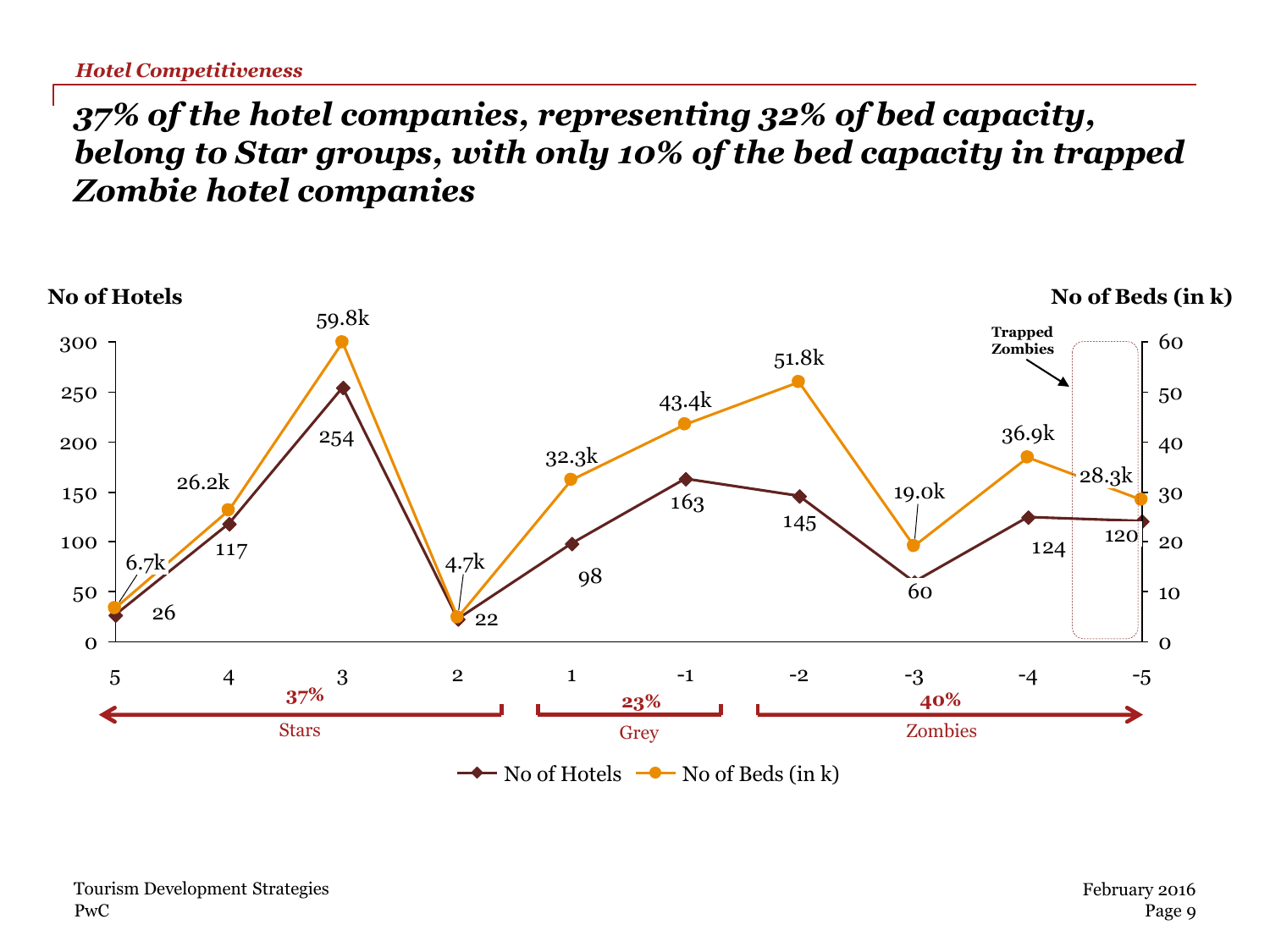#### *The typical hotel company tends to be small with annual revenues between €2.1mn to €4.8mn*

| * $\epsilon$ mn                        |                | <b>Stars</b> |      |                | Grey |      | Zombies |        |        |         |
|----------------------------------------|----------------|--------------|------|----------------|------|------|---------|--------|--------|---------|
| <b>Typical Company</b>                 | 5 <sup>5</sup> | 4            | 3    | $\overline{2}$ | 1    | $-1$ | $-2$    | $-3$   | $-4$   | $-5$    |
| Revenue ( $\epsilon$ in mn)            | 3.5            | 3.5          | 3.6  | 3.8            | 4.5  | 4.0  | 4.8     | 3.9    | 3.8    | 2.1     |
| Cagr ' $08 - 13$                       | 13%            | 11%          | 8%   | 12%            | 1%   | 10%  | $-1%$   | 8%     | $-4%$  | $-13%$  |
| EBITDA $(\epsilon$ in mn)              | 1.2            | 1.2          | 1.2  | 1.1            | 1.4  | 1.2  | 1.3     | 0.3    | 0.4    | $-0.2$  |
| <b>EBITDA</b> margin                   | 35%            | 33%          | 32%  | 29%            | 31%  | 29%  | 28%     | 9%     | 11%    | $-8%$   |
| EBT ( $\epsilon$ in mn)                | 0.8            | 0.5          | 0.5  | 0.3            | 0.4  | 0.0  | $-0.1$  | $-1.4$ | $-1.0$ | $-0.8$  |
| Gross Fixed Assets ( $\epsilon$ in mn) | 9.7            | 14.9         | 15.9 | 14.1           | 23.2 | 22.5 | 27.6    | 33.5   | 28.8   | 17.4    |
| <b>ROI</b>                             | 12%            | 8%           | 7%   | 8%             | 6%   | 5%   | 5%      | 1%     | 1%     | $-1\%$  |
| Capital Employed ( $\epsilon$ in mn)   | 4.0            | 11.0         | 10.0 | 8.3            | 11.6 | 16.2 | 20.1    | 22.6   | 23.0   | 10.8    |
| <b>ROCE</b>                            | 22%            | 6%           | 6%   | 4%             | 6%   | 3%   | 3%      | $-4%$  | $-2%$  | $-5%$   |
| Net Debt ( $\epsilon$ in mn)           | $-0.3$         | 0.1          | 1.6  | $-0.3$         | 4.4  | 7.5  | 12.3    | 8.2    | 12.9   | 4.5     |
| <b>Net Debt/EBITDA</b>                 | $-0.2$         | 0.1          | 1.4  | $-0.3$         | 3.1  | 6.5  | 9.1     | 24.6   | 30.5   | $-28.0$ |
| # of Employees                         | 6              | 19           | 9    | 19             | 9    | 14   | 18      | 32     | 29     | 40      |
| # of Hotels                            | 1.2            | 1.4          | 1.6  | 1.4            | 1.7  | 1.4  | 1.6     | 1.2    | 1.6    | 1.3     |
| # of Beds                              | 319            | 323          | 388  | 292            | 557  | 380  | 582     | 387    | 473    | 301     |

• As we move from Group 5 to Group -5, for a typical hotel company:

- revenue growth drops
- EBITDA margin on average drops from above 30% to less than 10%
- revenue is slightly higher with the exception of real Zombies
- profitability declines to below zero levels
- gross fixed assets increase considerably, doubling across Zombies
- significantly more capital is employed
- more staff is employed
- net debt increases disproportionately, downstream of Group 2
- In summary, Star hotel companies use less fixed assets and employ capital more productively than Zombie companies

PwC Tourism Development Strategies February 2016



Page 10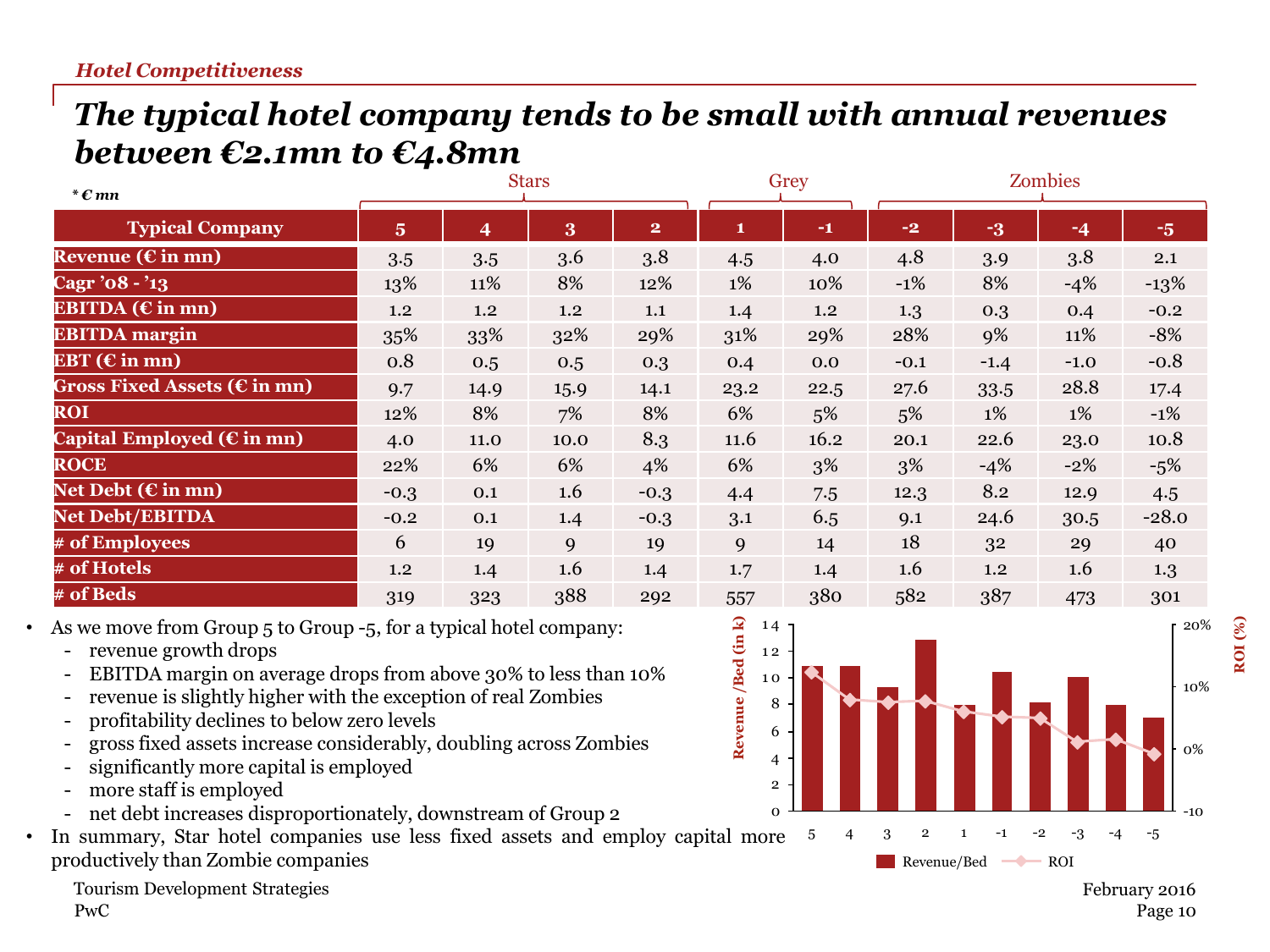#### *Hotel Competitiveness*

#### *Hotel groups on average tend to be as competitive as the single hotel companies* **small sample**



Source: PwC sample and calculations

- 223 out of 531 single hotel companies (42%) is classified as Zombie, while 35% and 23% are Star and Grey respectively
- Companies with 3, 6 and 9 hotels are in general Stars
- Operational profitability is on average the same across hotel numbers per company
- Return on Investment and Return on Capital Employed tend to grow with the number of hotels in a Group, but sample sizes are very small for comfort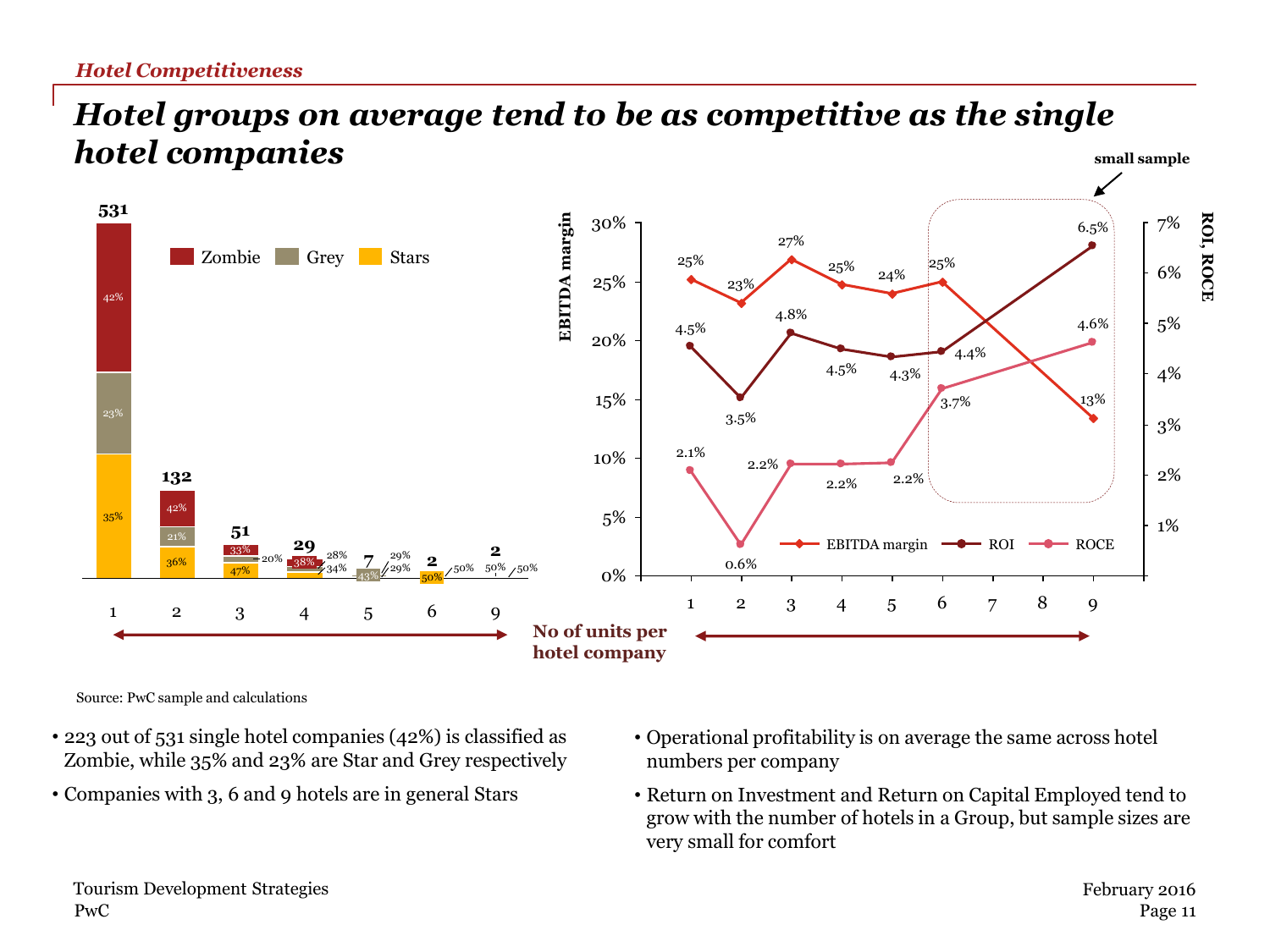*Hotel Competitiveness*

#### *For the refinancing of the hospitality industry, over a reasonable time horizon, banks must…*

*…write off or heavily restructure about €0.6bn (12% of sample loans)* and release the assets, mostly held by Zombies

*… restructure/refinance about € 2bn (41% of sample loans) to restore the balance with operational profitability*

Page 12



PwC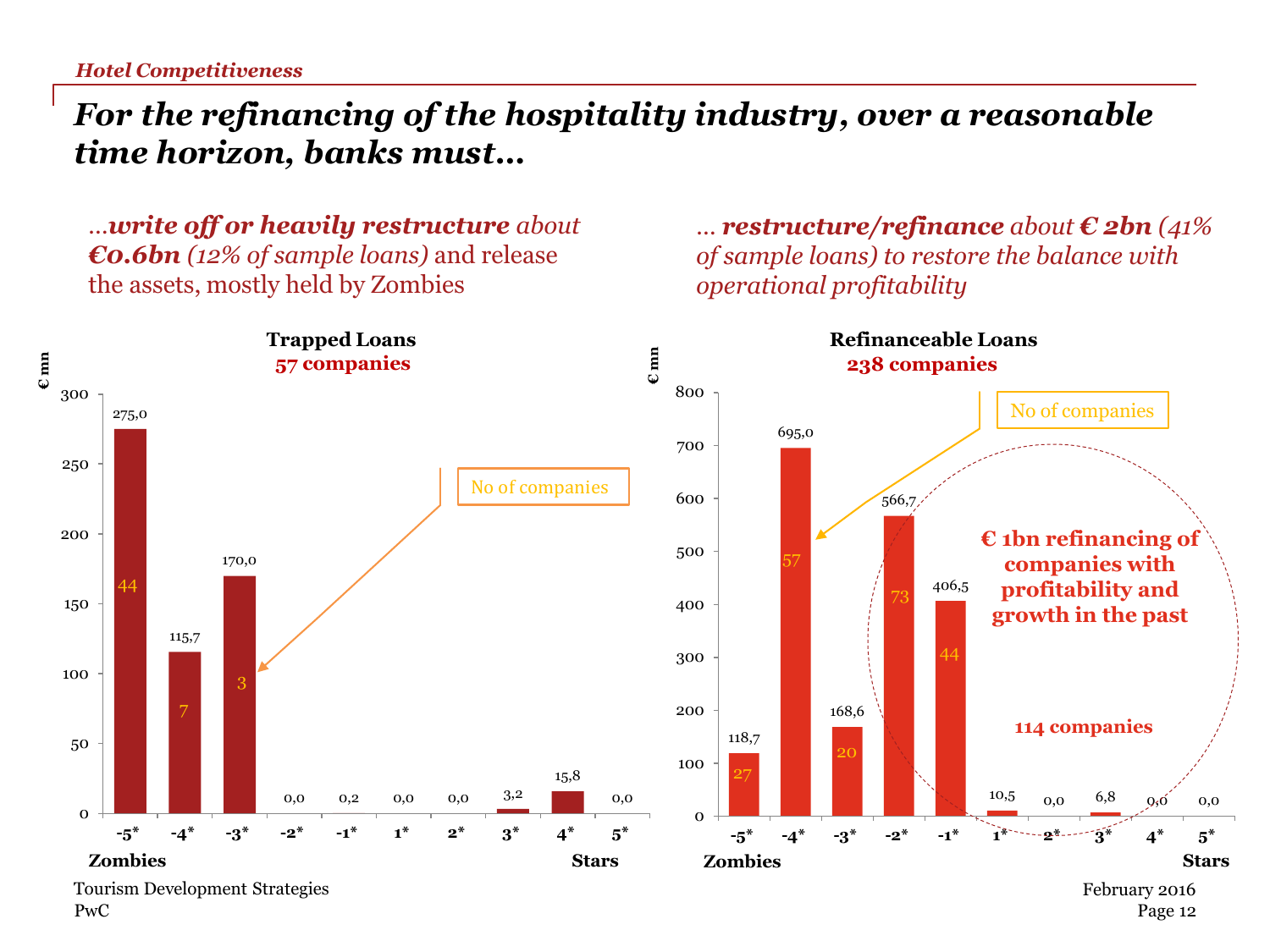#### *Summary*

- Overall, the hotel industry has retained and slightly improved its competitiveness during the crisis
- More than one third of the hotels are truly competitive, in the Star groups
- A small percentage (12%) of companies are Zombies, with trapped debt of around  $\epsilon$ 600mn
- The typical hotel firm is small with competitive companies being in general smaller than non competitive
- Zombie hotels tend to be bigger and significantly less productive than Star hotels in the  $4^*$  and  $5^*$  categories
- Hotel companies appear overinvested as we move down the competitiveness scale, however generally with sound capital structures
- Hotel groups tend to be as competitive as single hotel companies
- About 240 hotel companies will need to refinance approximately  $E$ 2bn of debt, with 114 of them, representing €1bn, being profitable and growing. About €600mn are trapped loans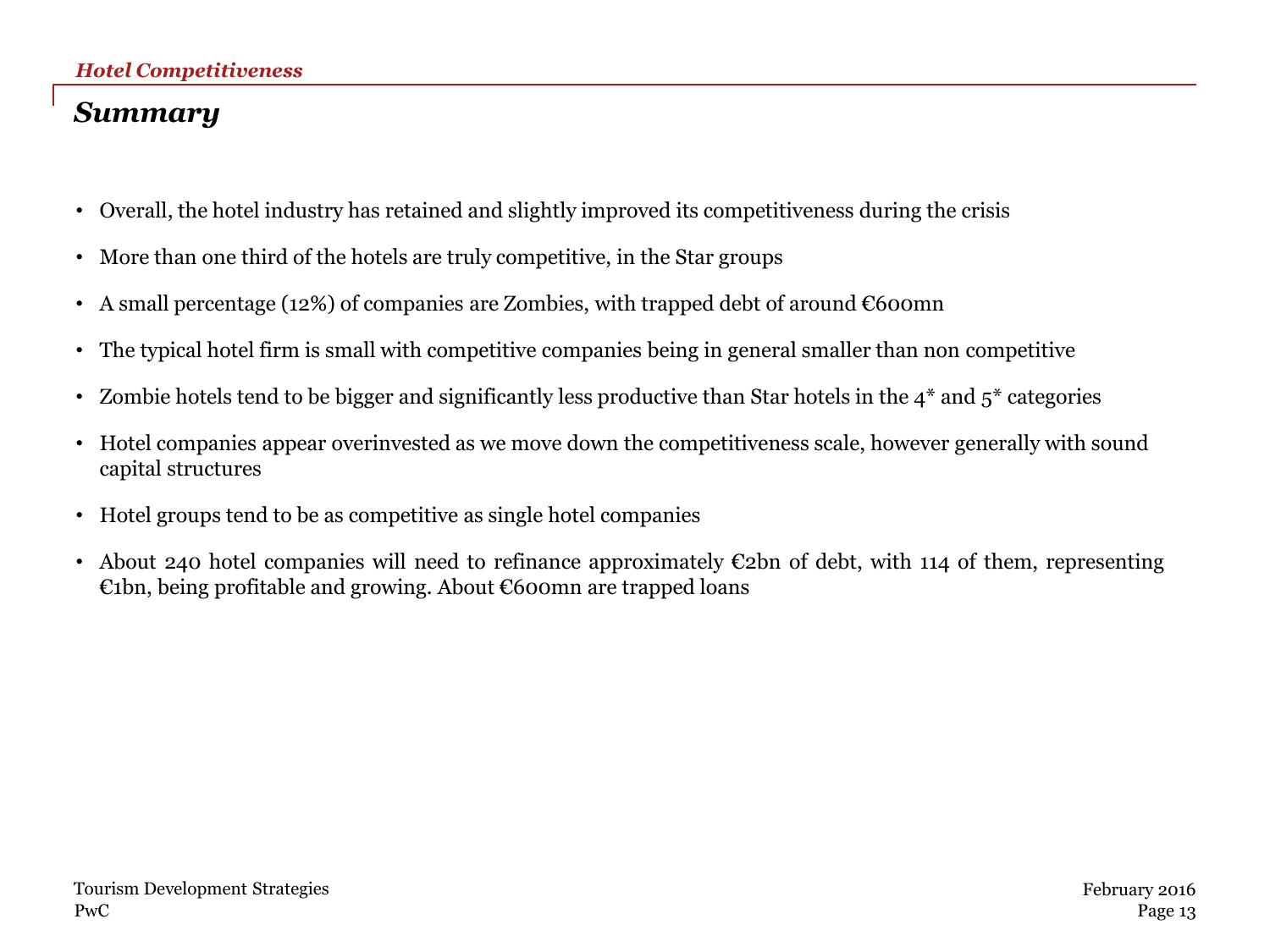*Hotel Performance Drivers*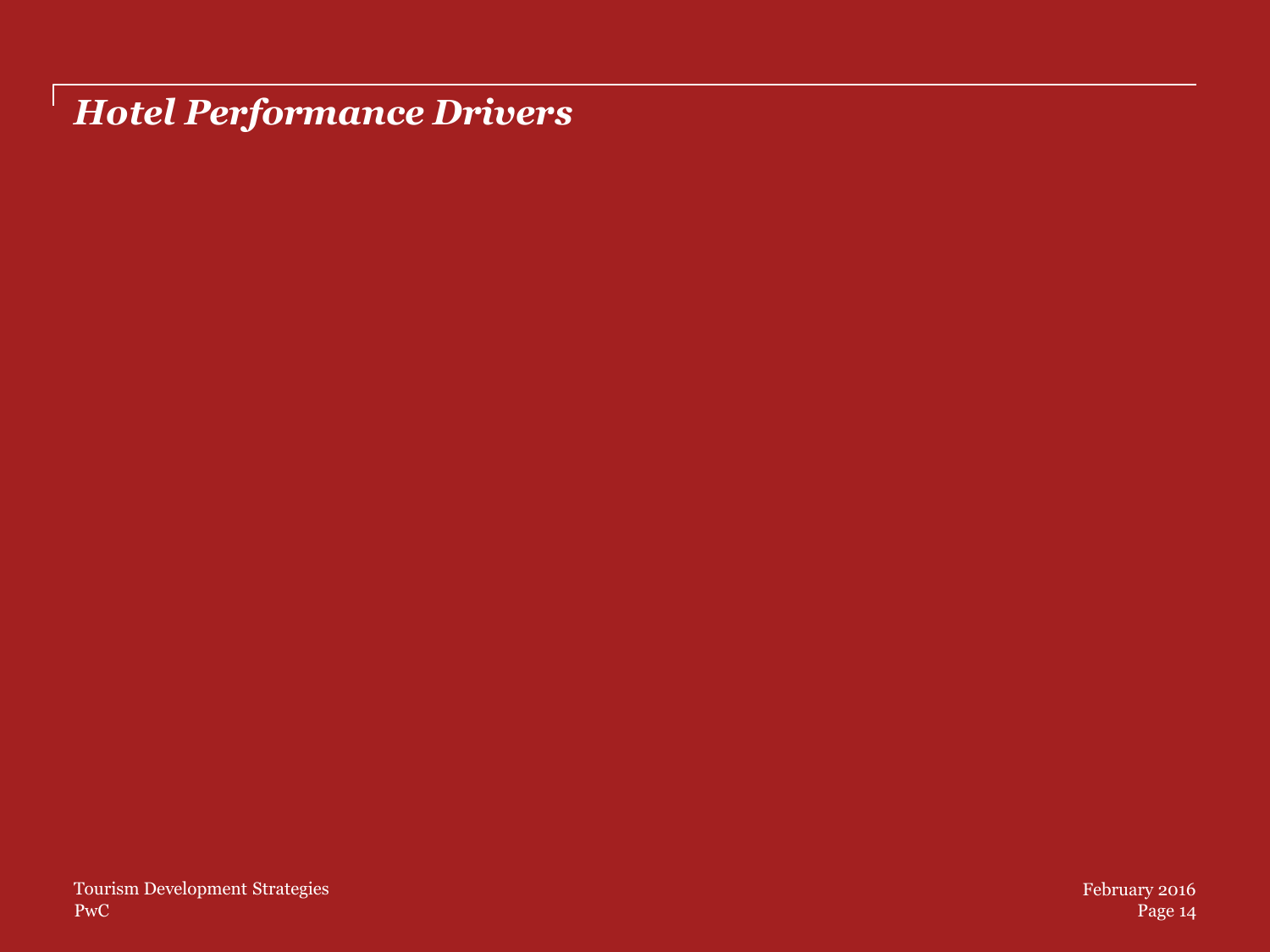#### *Destination, class, unit size, and the quality of management determine hotel economics*

- Hotel economics appear to be dependent mainly on three variables:
	- **destination**
	- **class**
	- **size of unit**
- The quality of management also affects performance within each grouping, reflecting on its overall competitiveness
- Destination, or location at a more granular level, affects the rates earned per room, the average occupancy and to an extent capital cost because of land prices
- Class determines in the main the average rates charged, as well as the capital costs incurred in construction
- The size of the hotel unit influences the operating cost and the non room component of the revenue
- There is an important distinction in financial performance between operating profitability (EBITDA margin) and return on capital invested (ROI)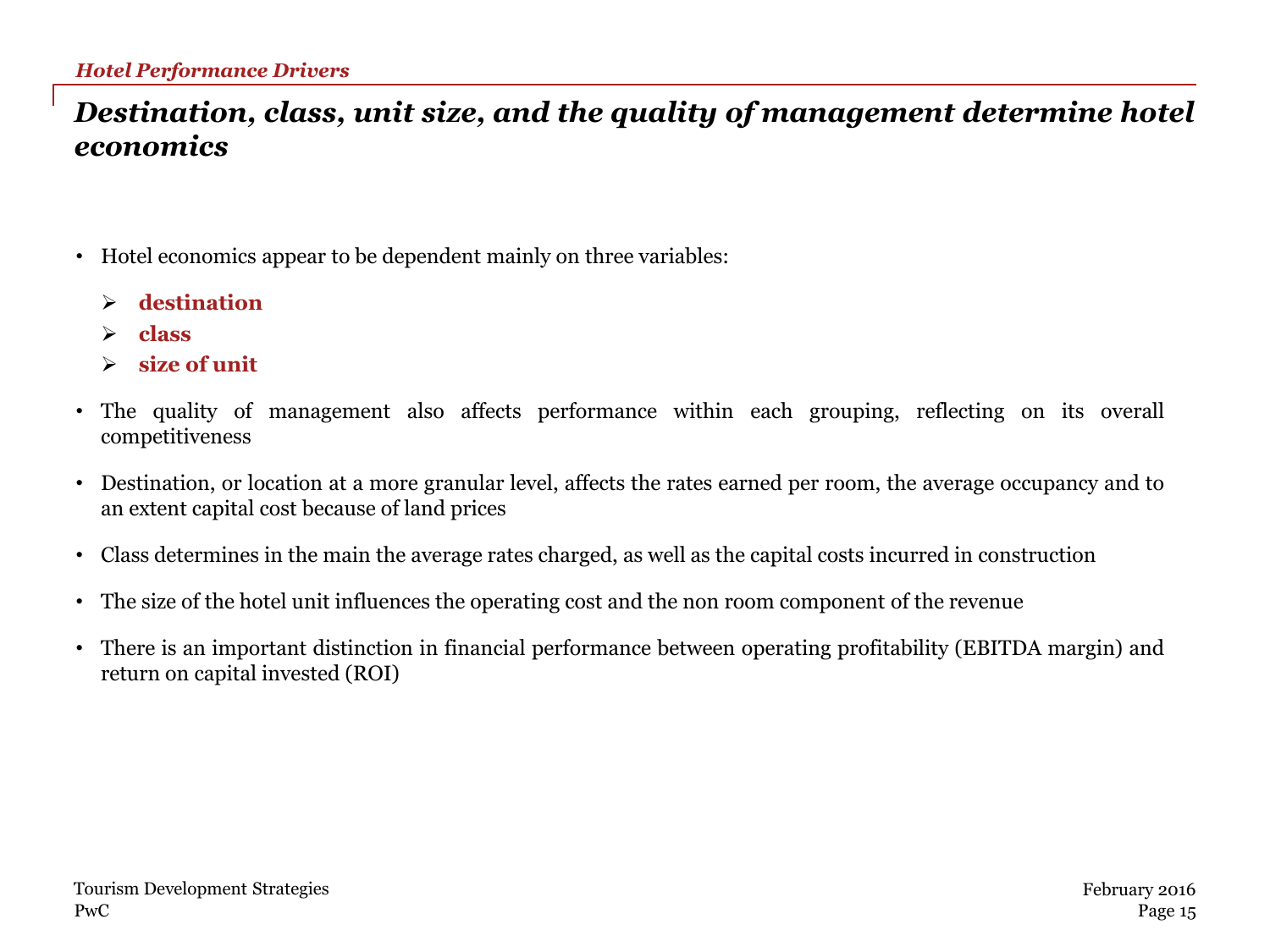## *Five destinations account for 84% of all capacity*

75

50

25

0

- Central Macedonia, Crete, Ionian Islands, South Aegean and Attica account for **84% of hotels, 91% of revenue**, **95% of EBITDA**, **86% of fixed assets** and **88% of net debt**
- Two destinations, Crete and Southern Aegean, have more than **40% of all capacity**
- Average **EBITDA margin** is around 23%, with Attica lagging
- Average **Return on Investment** is fairly robust at around 5%, with the exception of Attica





PwC Tourism Development Strategies South Aegean

5.6%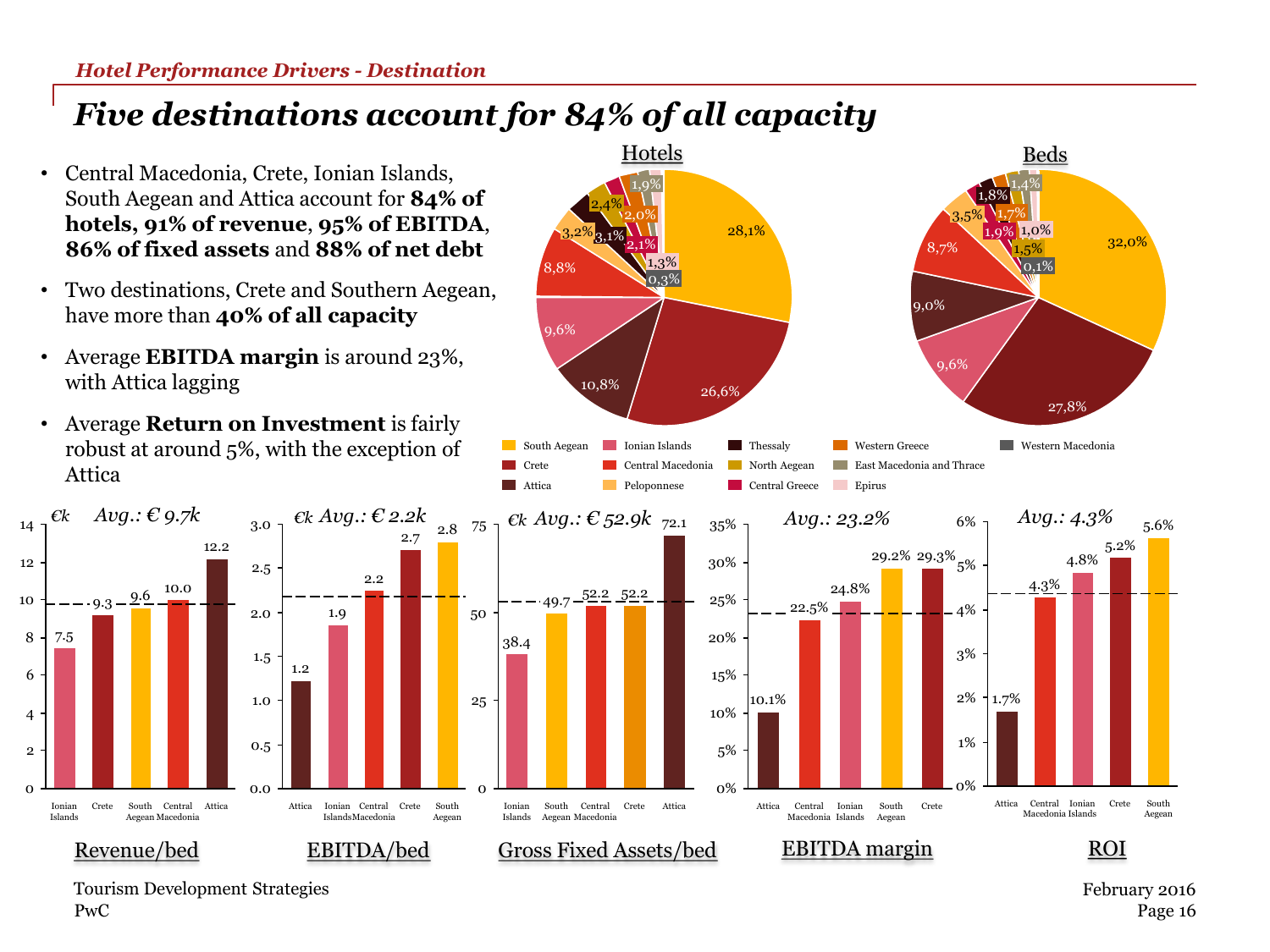## *Lesser destinations show a lower performance*

- **Eight destinations** (East Macedonia and Thrace, Northern Aegean, Western Greece, Western Macedonia, Epirus, Peloponnese and Central Greece) have less than 35 hotels each and in total account for less than 15% of all beds
- Revenue and EBITDA per bed figures for lesser destination are on average 31% and 36% lower than those for the main destinations, whilst Gross Fixed Assets are roughly at the same level
- Average EBIDA margin and Return on Investment show some variance between lesser destinations, and are on average 3.5pp and 1.5pp lower correspondingly than in the main destinations
- Main destinations tend to be served by larger 5 and 4 Star and small 4 and 3 Star hotels than lesser destinations

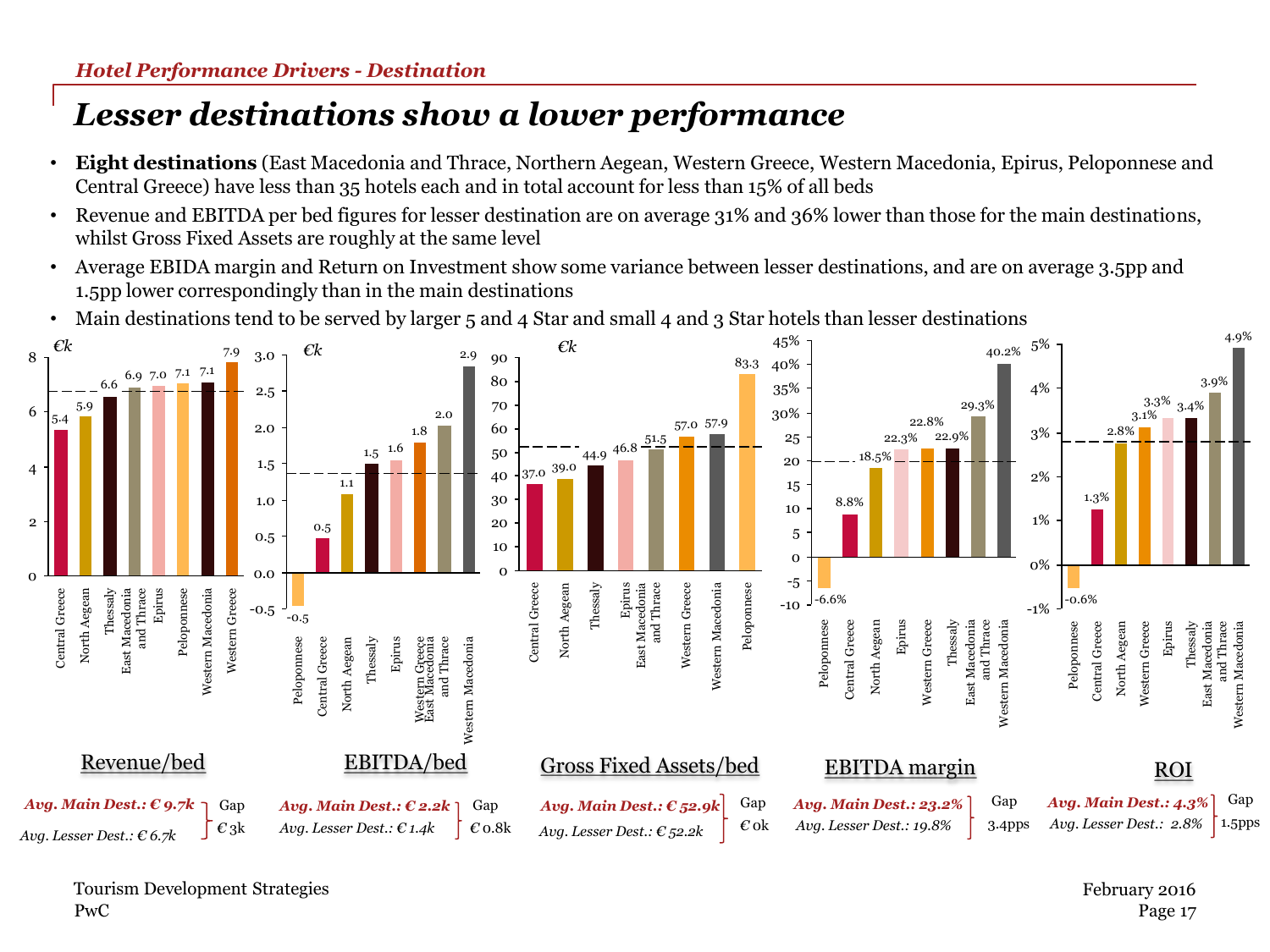#### *Zombies tend to be concentrated in lesser destinations, with the marked exception of Attica*

| <b>Destination</b>               | % Zombies | % Grey | % Stars |
|----------------------------------|-----------|--------|---------|
| <b>South Aegean</b>              | 26%       | 30%    | 44%     |
| <b>Crete</b>                     | 27%       | 22%    | 51%     |
| <b>Attica</b>                    | 60%       | 20%    | 19%     |
| <b>Ionian Islands</b>            | 29%       | 20%    | $51\%$  |
| <b>Central Macedonia</b>         | 55%       | 18%    | 27%     |
| Peloponnese                      | $(61\%)$  | 28%    | 11%     |
| <b>Thessaly</b>                  | 57%       | 10%    | 33%     |
| North Aegean                     | 47%       | $33\%$ | 20%     |
| <b>Central Greece</b>            | 75%       | 17%    | 8%      |
| <b>Western Greece</b>            | 64%       | 14%    | $21\%$  |
| <b>East Macedonia and Thrace</b> | 53%       | 26%    | 21%     |
| Epirus                           | 60%       | 10%    | 30%     |
| Western Macedonia                | 50%       | 25%    | 25%     |
| <b>Total</b>                     | 41%       | 23%    | 36%     |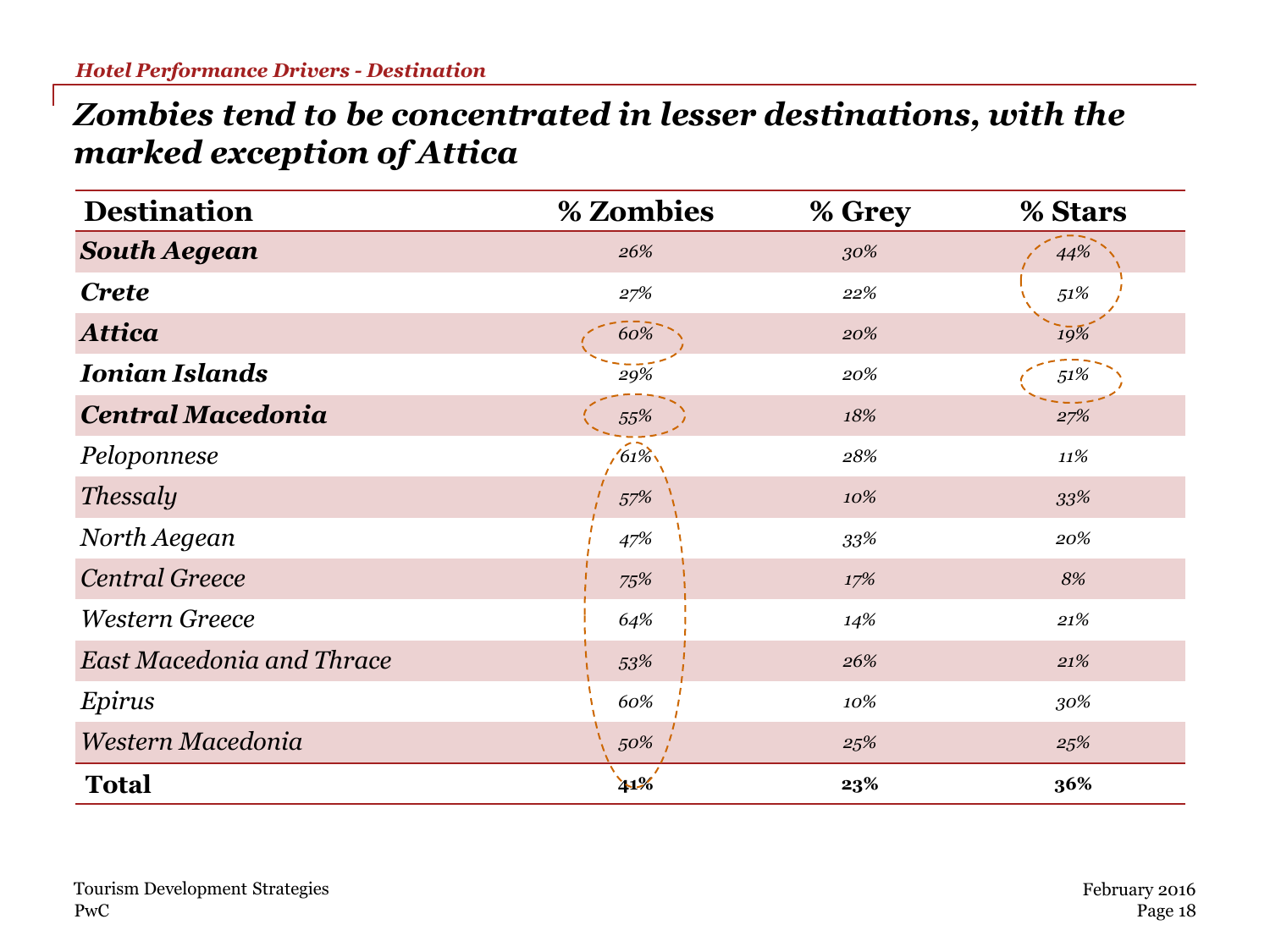#### *There are indications of under capacity at the main destinations*



Page 19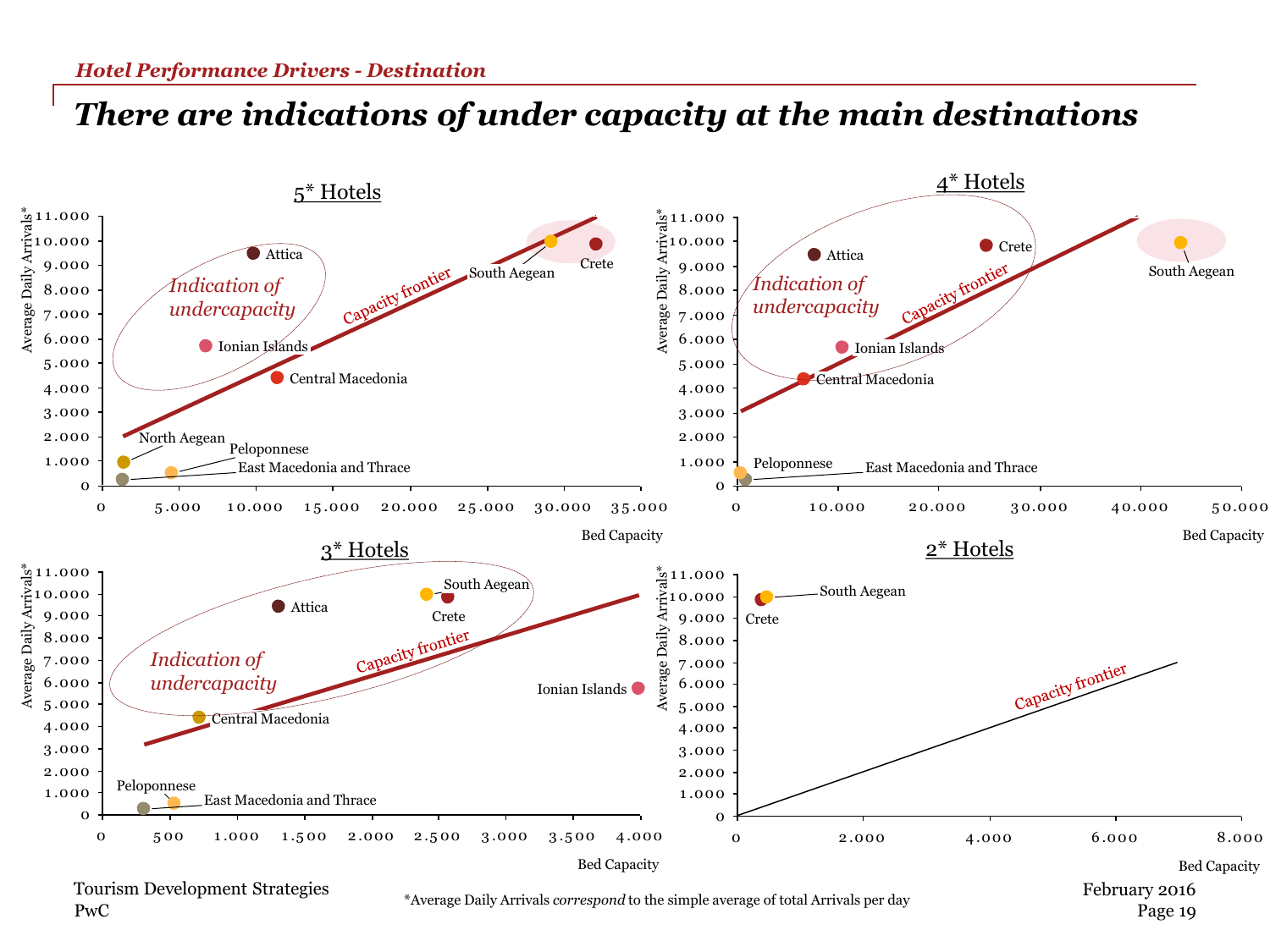PwC

### *Performance and operational characteristics differ per Star category, with high Star hotels underperforming lower Star hotels in terms of profitability*



Page 20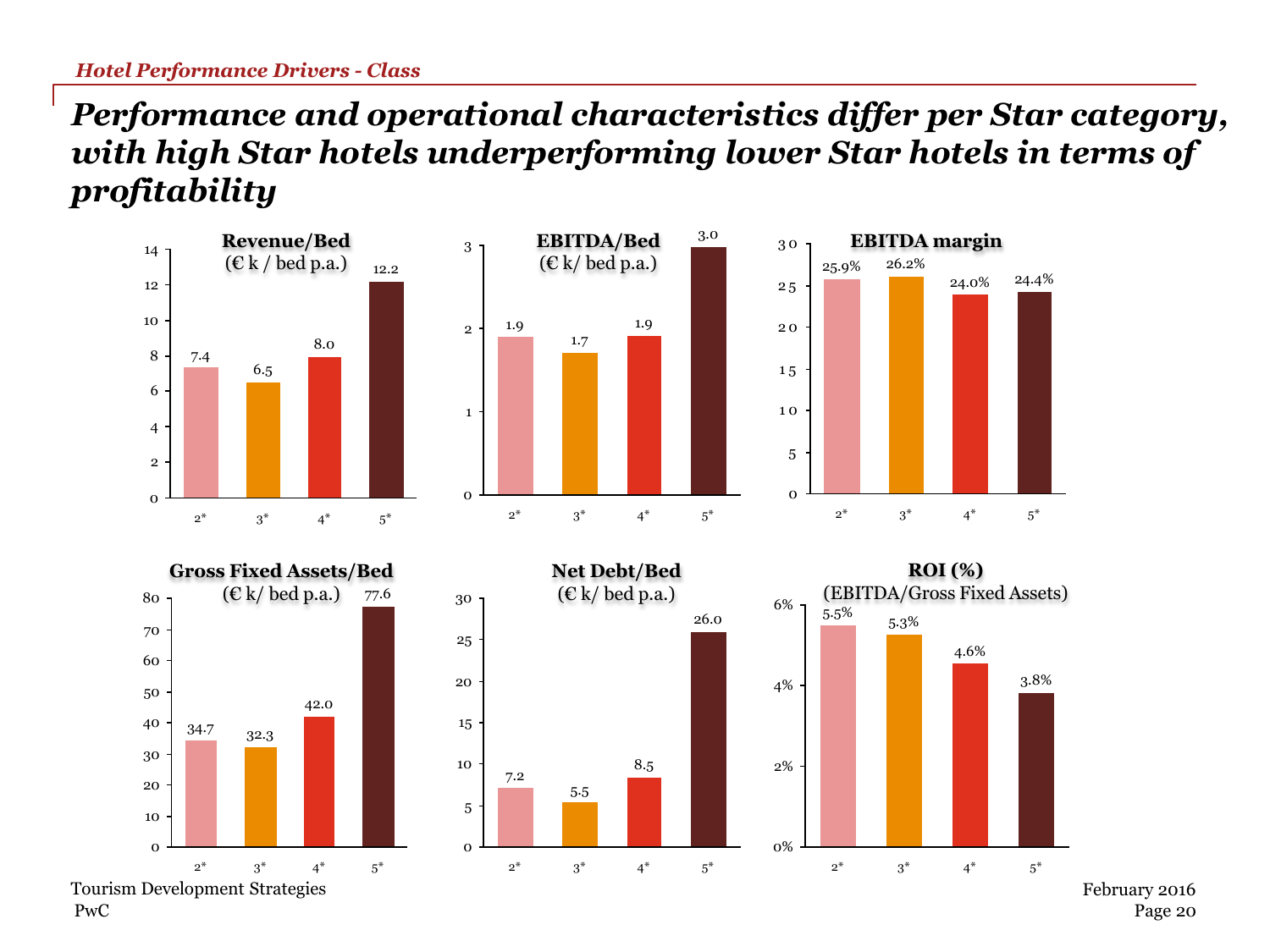#### *300- beds hotels, seem to perform slightly better in terms of operating profitability than 300+ bed hotels, but show very little difference on return on investment*





PwC





3.7% 4.6%  $4.5\%$  $3^*$  4\* 5.5% 2\* 4.7% 5.5% 6.0% 5\* 4.5%

Page 21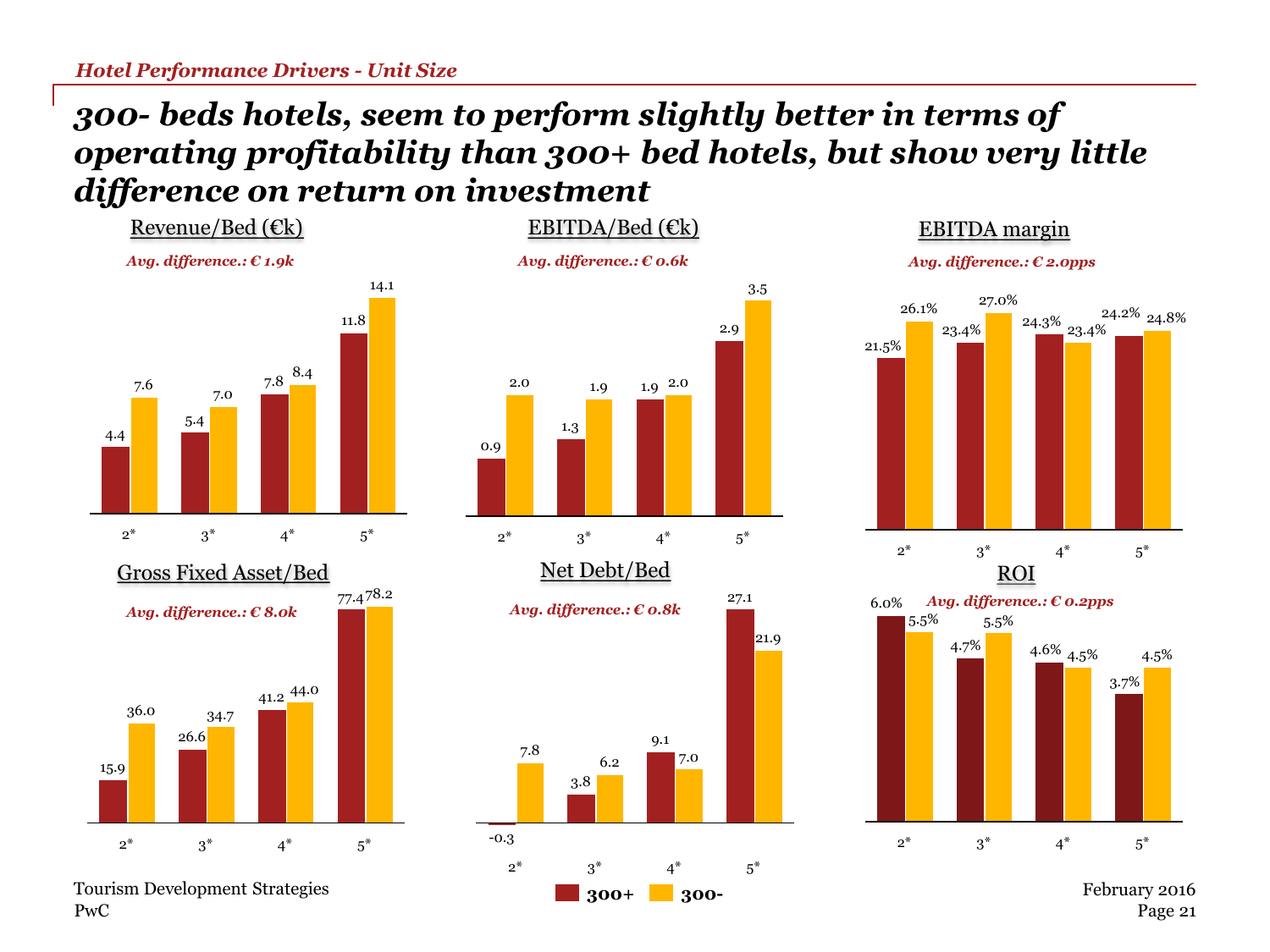#### *Primarily class and secondarily the unit size determine profitability at any given destination with significant distance between main and lesser destination*



- Star, Grey, and Zombie hotel performance is driven in general by the same variables, but there are systematic differences in their performance
- EBITDA/Bed at main destinations is strongly dependent on class and secondarily on size, with marked differences between main and lesser destinations
- Star hotels in lesser destinations perform considerably better than all others
- Grey hotels in lesser destinations tend to be more comparable to Zombie hotels
- PwC Tourism Development Strategies February 2016 • In general, extra investment in a hotel or capacity addition are rewarded by diminishing increases in EBITDA/bed

Page 22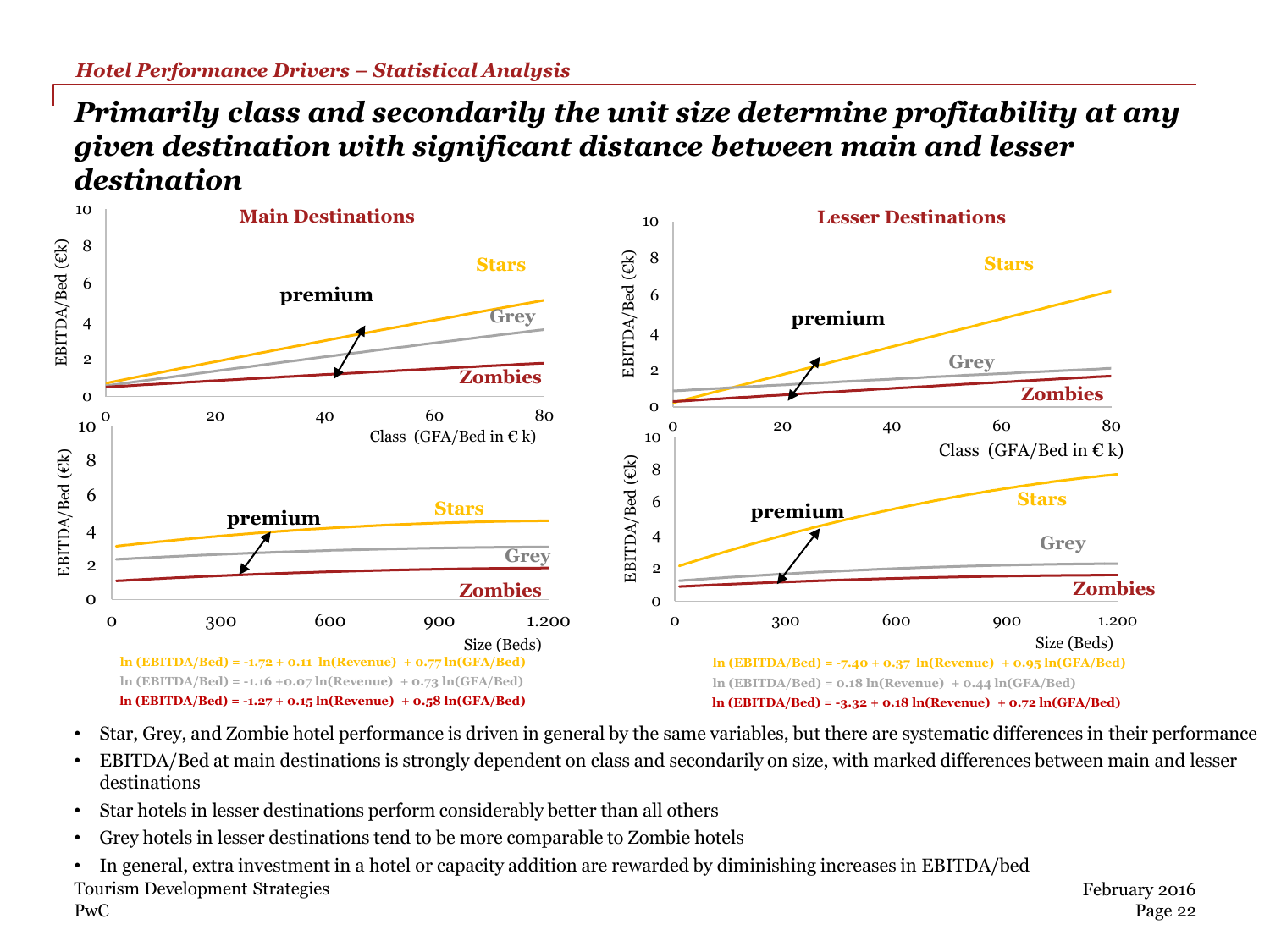#### *Depending on unit size and classes, different types of hotel emerge as most profitable in terms of return on investment*



- The performance differences are greater in lesser than for the main destinations
- At the main destinations,  $5^*$  hotels and  $1^*/2^*/3^*$  hotels demonstrate similar performance, while  $4^*$  hotels perform about 2 pps lower
- Within the lesser destination cluster,  $5^*$  hotels have the best return on investment, comparable to main destination hotels. Between the other two classes, for less than 200 beds  $1*/2*/3*$ , hotels have better returns, with 4<sup>\*</sup> hotels emerging after that mark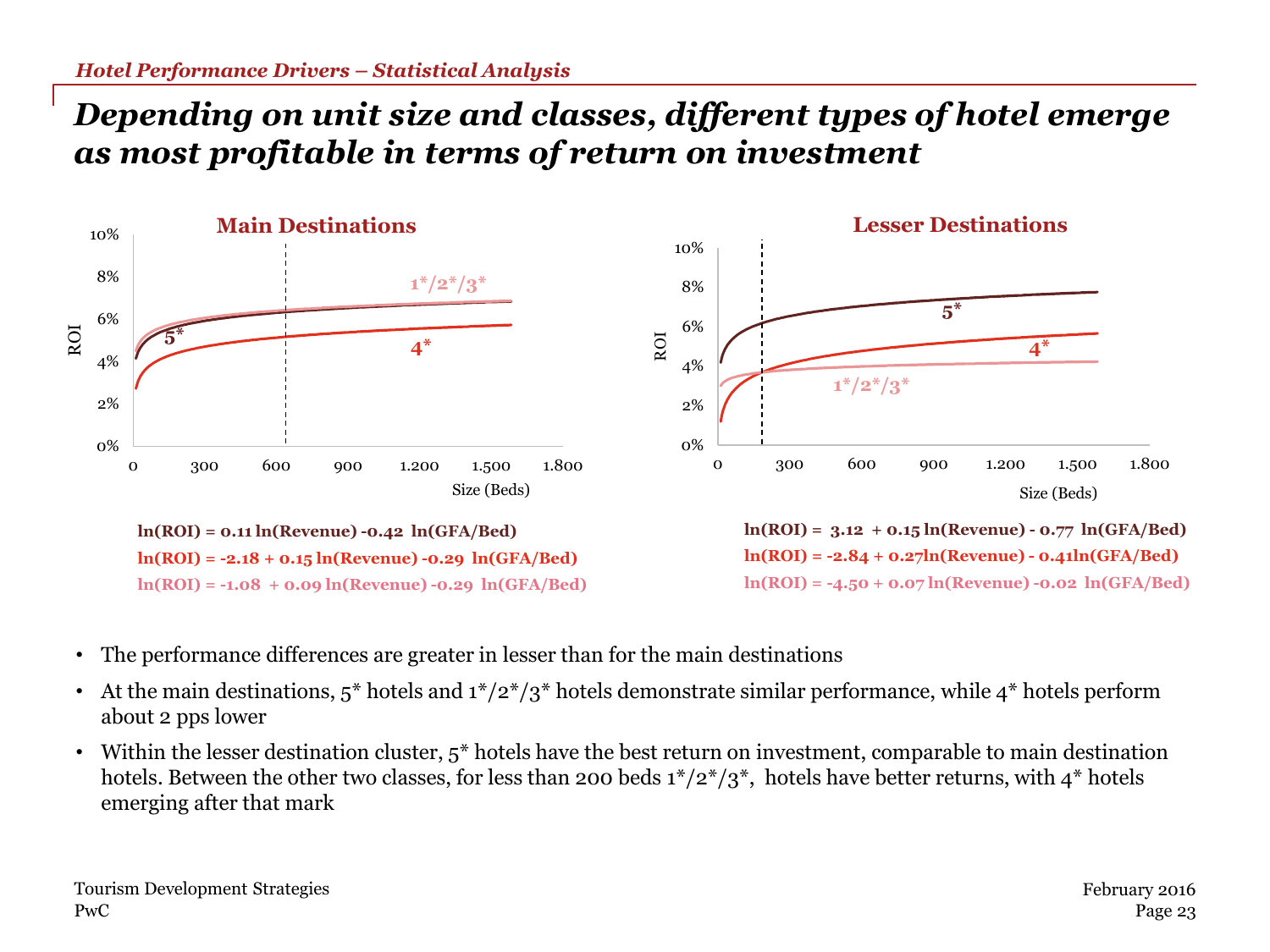## *Summary*

- Destination, class, unit size, and the quality of management determine hotel economics
- Five destinations account for 84% of all capacity
- Lesser destinations which cover 16% of capacity show a lower performance than the main destinations
- Zombies tend to be concentrated in lesser destinations, with the marked exception of Attica
- There are indications of under capacity at the main destinations
- Performance and operational characteristics differ per Star category, with high Star hotels underperforming lower Star hotels in terms of profitability
- 300- beds hotels, seem to perform slightly better in terms of operational profitability than 300+ bed hotels, but show very little difference on return on investment
- Primarily class and secondarily the unit size determine profitability at any given destination with significant distance between main and lesser destination
- Depending on unit size and classes, different types of hotel emerge as most profitable in terms of return on investment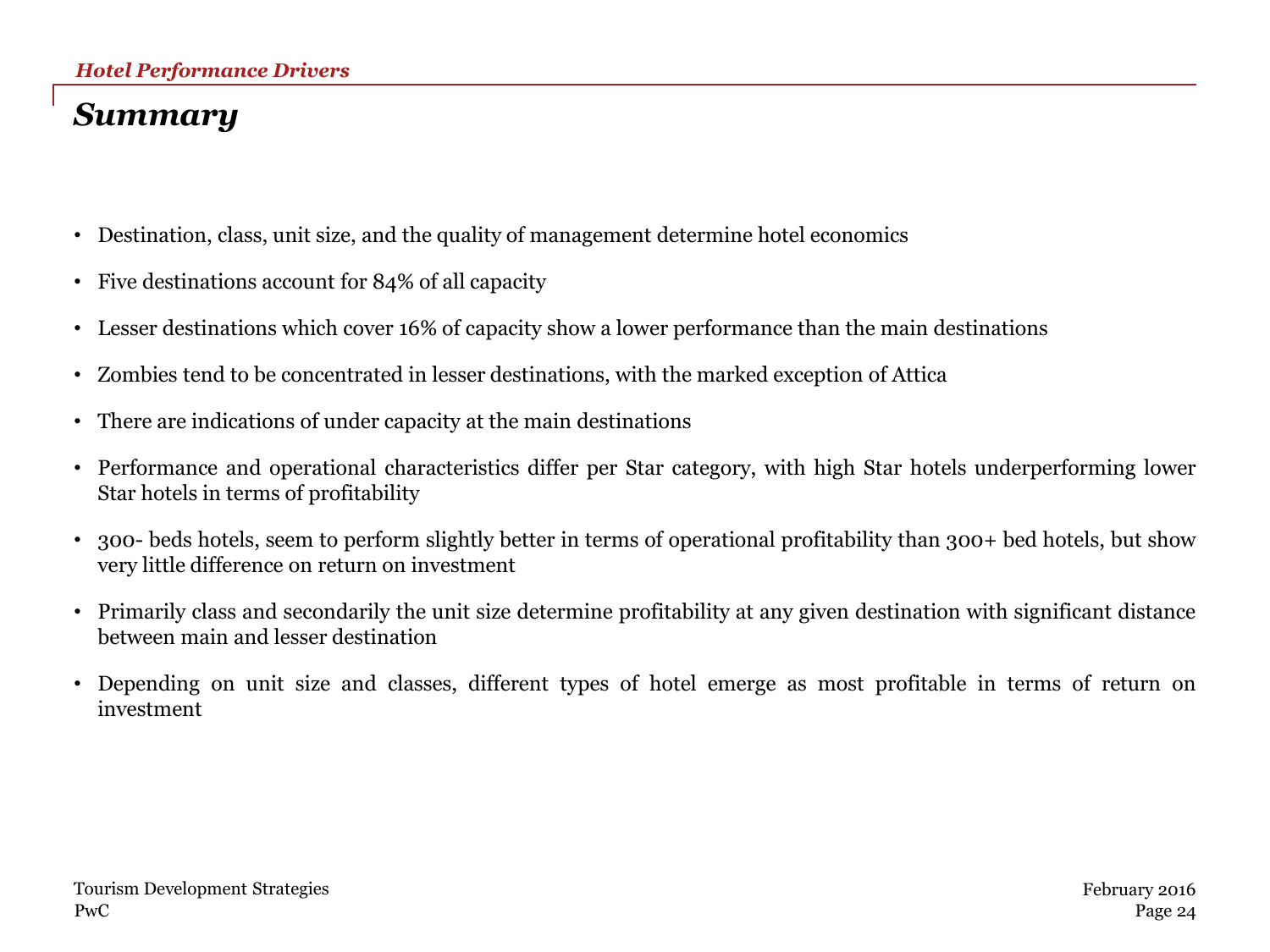*Investment Strategies*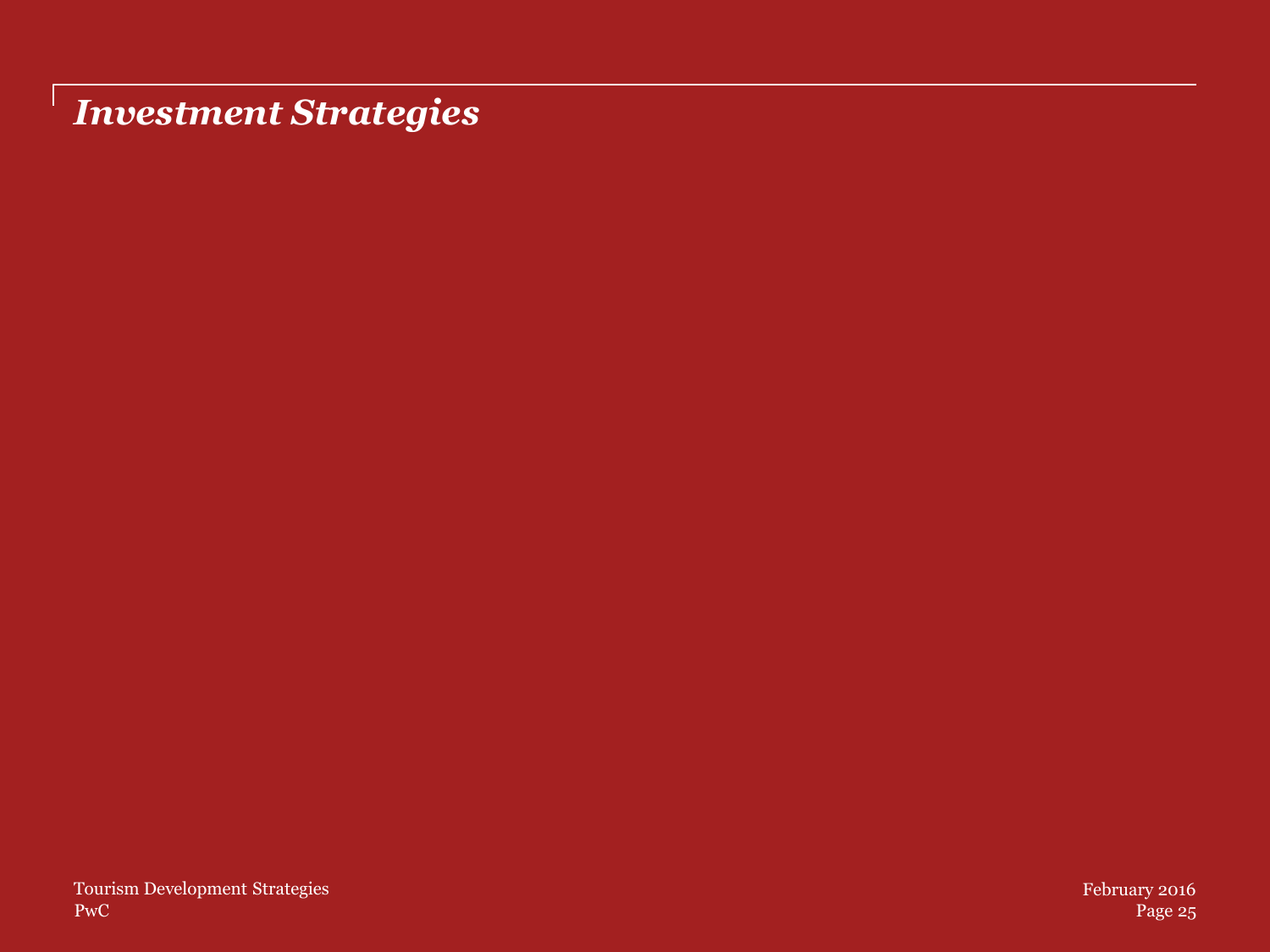## *The investment context*

- Tourism has been growing consistently since 2011 and is not, by and large, driven by Greek GDP
- The conditions in Middle East, Turkey and North Africa and the improving, relative to them, competitiveness of Greek hospitality, are supporting the continuing growth hypothesis
- Growth in tourist arrivals could be only halted by a global or European recession or major political events in Greece
- There are 754 hotel companies 1,129 hotels with revenues more than  $\mathfrak{m}$  mn p.a.; only 367 of the hotels have 300+ beds, whilst less than 60 of the companies are trapped Zombies
- Hospitality economics are driven by **destination**, **class** and **unit size** and strongly influenced by the quality of management
- There are about 240 Zombie hotel companies in fairly good shape carrying about  $\epsilon_2$  bn of excess, but refianaceable, loans
- About  $\epsilon_1$ .6bn of investment is planned to improve the tourism infrastructure in the period up to 2020
- There has been very little visible M&A activity in the hospitality industry in recent years, with very few and only one sizeable transactions recently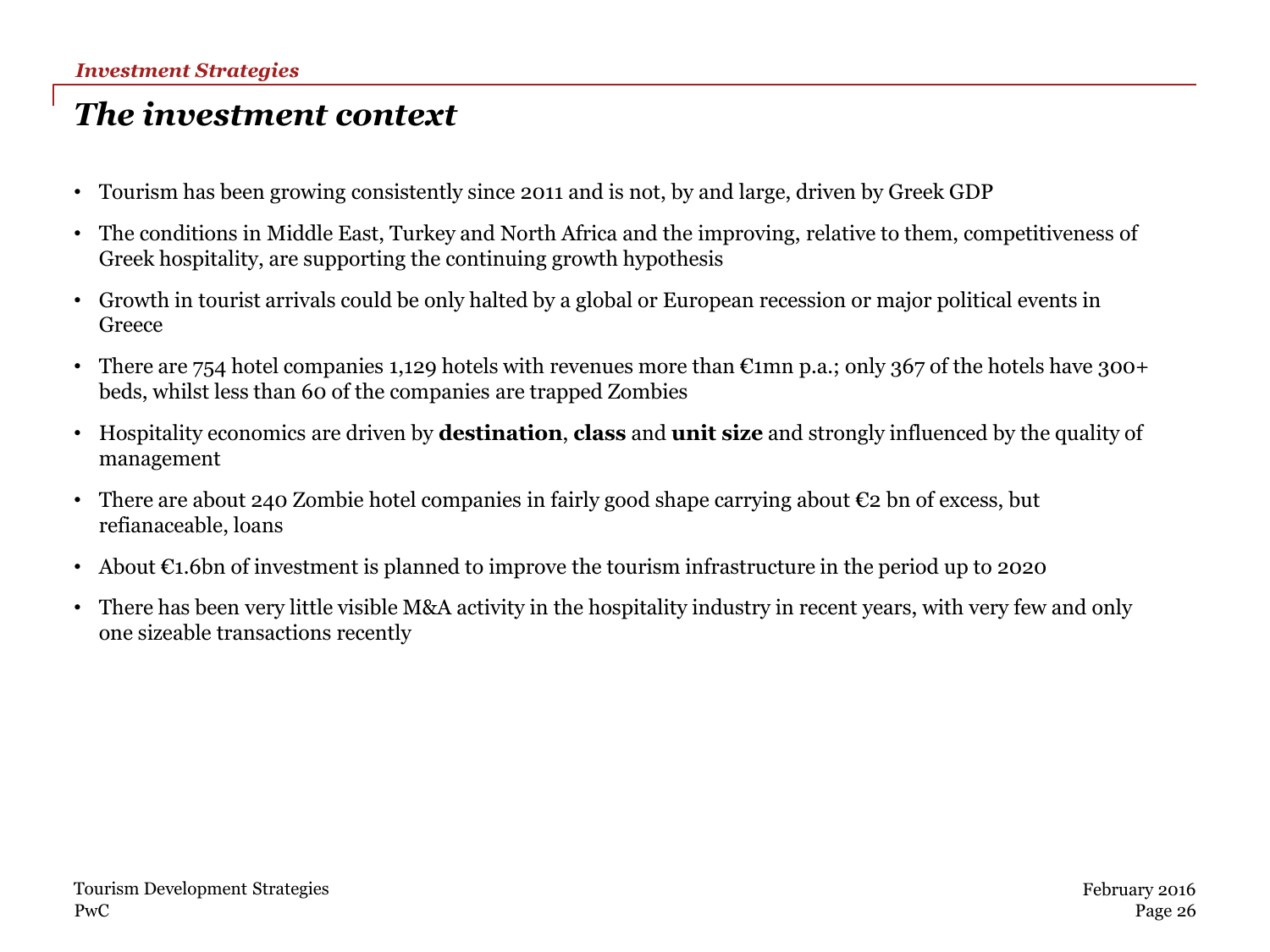### *There are at least 225 hotels currently on offer, with asking prices per bed considerably higher than the imputed equity value per bed*

| <b>Destinations</b>                  | No of<br><b>Hotels</b> | <b>Asking</b><br><b>Price</b><br>(E k) | <b>Average</b><br><b>Asking</b><br><b>Price</b><br>$(E k / \text{hotel})$ | <b>Beds</b> | <b>Beds/Hotel</b> | <b>Average</b><br><b>Asking</b><br>Price/bed<br>(E k) | <b>Average</b><br>estimated<br><b>Equity</b><br><b>Price/bed</b><br>(E k) | <b>Estimated</b><br><b>Equity</b><br><b>Value/bed (%)</b><br><b>Asking</b><br>Price/bed) |
|--------------------------------------|------------------------|----------------------------------------|---------------------------------------------------------------------------|-------------|-------------------|-------------------------------------------------------|---------------------------------------------------------------------------|------------------------------------------------------------------------------------------|
| <b>South Aegean</b>                  | 49                     | 282,420                                | 5,764                                                                     | 5,992       | 122               | 47.1                                                  | 27.8                                                                      | 58.9%                                                                                    |
| <b>Crete</b>                         | 24                     | 479,150                                | 19,965                                                                    | 9,122       | 380               | 52.5                                                  | 27.0                                                                      | 51.3%                                                                                    |
| <b>Ionian Islands</b>                | 35                     | 337,050                                | 9,630                                                                     | 9,382       | 268               | 35.9                                                  | 18.4                                                                      | 51.3%                                                                                    |
| <b>Central Macedonia</b>             | 26                     | 273,950                                | 10,537                                                                    | 6,607       | 254               | 41.5                                                  | 23.0                                                                      | 55.5%                                                                                    |
| <b>Attica</b>                        | 42                     | 327,920                                | 7,808                                                                     | 6,371       | 152               | 51.5                                                  | 16.5                                                                      | 32.1%                                                                                    |
| <b>Main destinations sub total</b>   | 176                    | 1,700,490                              | 9,662                                                                     | 37,474      | 213               | 45.4                                                  | 24.8                                                                      | 54.8%                                                                                    |
| <b>Western Greece</b>                | 3                      | 15,000                                 | 5,000                                                                     | 518         | 173               | 29.0                                                  | 18.4                                                                      | 63.5%                                                                                    |
| <b>Western Macedonia</b>             | $\mathbf{1}$           | 1,800                                  | 1,800                                                                     | 100         | 100               | 18.0                                                  | 27.8                                                                      | 154.6%                                                                                   |
| <b>Epirus</b>                        | $\overline{2}$         | 4,000                                  | 2,000                                                                     | 189         | 95                | 21.2                                                  | 16.0                                                                      | 75.5%                                                                                    |
| Thessaly                             | $\overline{4}$         | 21,200                                 | 5,300                                                                     | 486         | 121               | 43.6                                                  | 15.6                                                                      | 35.8%                                                                                    |
| Peloponnese                          | 16                     | 92,200                                 | 5,763                                                                     | 3,718       | 232               | 24.8                                                  | 5.8                                                                       | 23.5%                                                                                    |
| <b>Central Greece</b>                | 23                     | 198,280                                | 8,621                                                                     | 6,955       | .302              | 28.5                                                  | 6.8                                                                       | 23.9%                                                                                    |
| <b>Lesser destinations sub total</b> | 49                     | 332,480                                | 6,785                                                                     | 11,966      | 244               | 27.8                                                  | 11.21                                                                     | 40.3%                                                                                    |
| <b>Total</b>                         | 225                    | 2,032,970                              | 9,035                                                                     | 49,440      | 220               | 41.1                                                  | 23.21                                                                     | 56.4%                                                                                    |

*Source: PwC research*

- Hotels on offer are concentrated in the main destinations (78%)
- There are typically small units with about 220 beds on average priced at  $\epsilon$ 45k/bed for main destination or €28k/bed for lesser destinations
- The asking prices per bed in the main destinations are 63% higher than in the lesser destinations
- The typical equity value for a hotel at each destination is between about 45% lower than the average asking price, with the difference being more salient (60%) for lesser destinations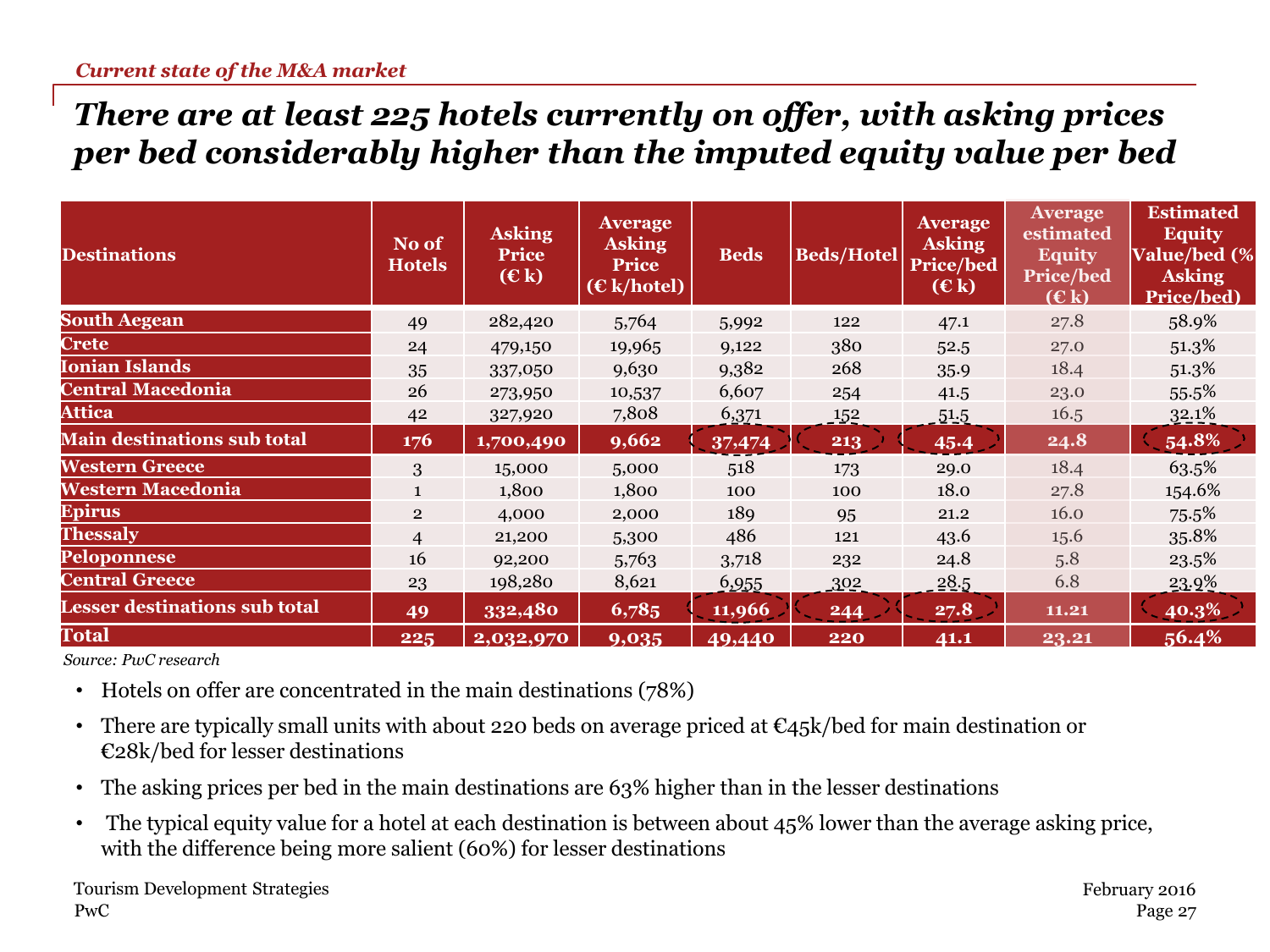#### *Investment Strategies*

## *There are only three investment strategies (1/2)*

- **Strategy A: Add capacity at main destinations by acquiring hotels (up to 605 hotels) with immediate expansion potential**
	- capacity in certain locations of the five main destinations is short of the potential demand
	- to cope with the current trend of incoming tourists, hotels need to expand and possibly new units will be built at certain locations
	- when new units are combined in locations with existing ones, the economics improve markedly
	- investments in upgrading and renovation are also due after years of underinvestment
	- profitability improvement tend to be bigger for Star hotels
	- typical hotel EV will range from €46k to €23k per bed

#### • **Strategy B: Acquire and upgrade hotel units to the next class (up to 476 hotels)**

- upgrading to the next class will increase room rates at the expense of the incremental investment necessary and higher operating cost
- upgrading increases both operational profitability and return on investment
- the profitability improvement tends to be bigger for Star hotels at main destinations
- typical hotel EV will range from €37k to €24k per bed

**Star/ Grey 5\* - 4\* - 3\*/2\*/1\***

|             | <b>Add capacity</b> |     |            |  |  |  |
|-------------|---------------------|-----|------------|--|--|--|
|             | Value multiples (x) |     |            |  |  |  |
| Group       | $5^*$               | 4*  | $3*/2*/1*$ |  |  |  |
| <b>Star</b> | 1.6                 | 1.7 | 1.6        |  |  |  |
| Grey        | 1.6                 | 1.5 | 1.6        |  |  |  |

Up to 605 hotels, at main destinations

| Star/Grey             |
|-----------------------|
| $4^*$ - $3^*/2^*/1^*$ |

| <b>Upgrade</b> |                              |             |  |  |  |
|----------------|------------------------------|-------------|--|--|--|
| Group          | Value multiples $(x)$        |             |  |  |  |
|                | $4^{*}$ - - > 5 <sup>*</sup> | $3^*$ -->4* |  |  |  |
| <b>Star</b>    | 1.6                          | 1.2         |  |  |  |
| Grey           | 1.4                          | 1.1         |  |  |  |

Up to 476 hotels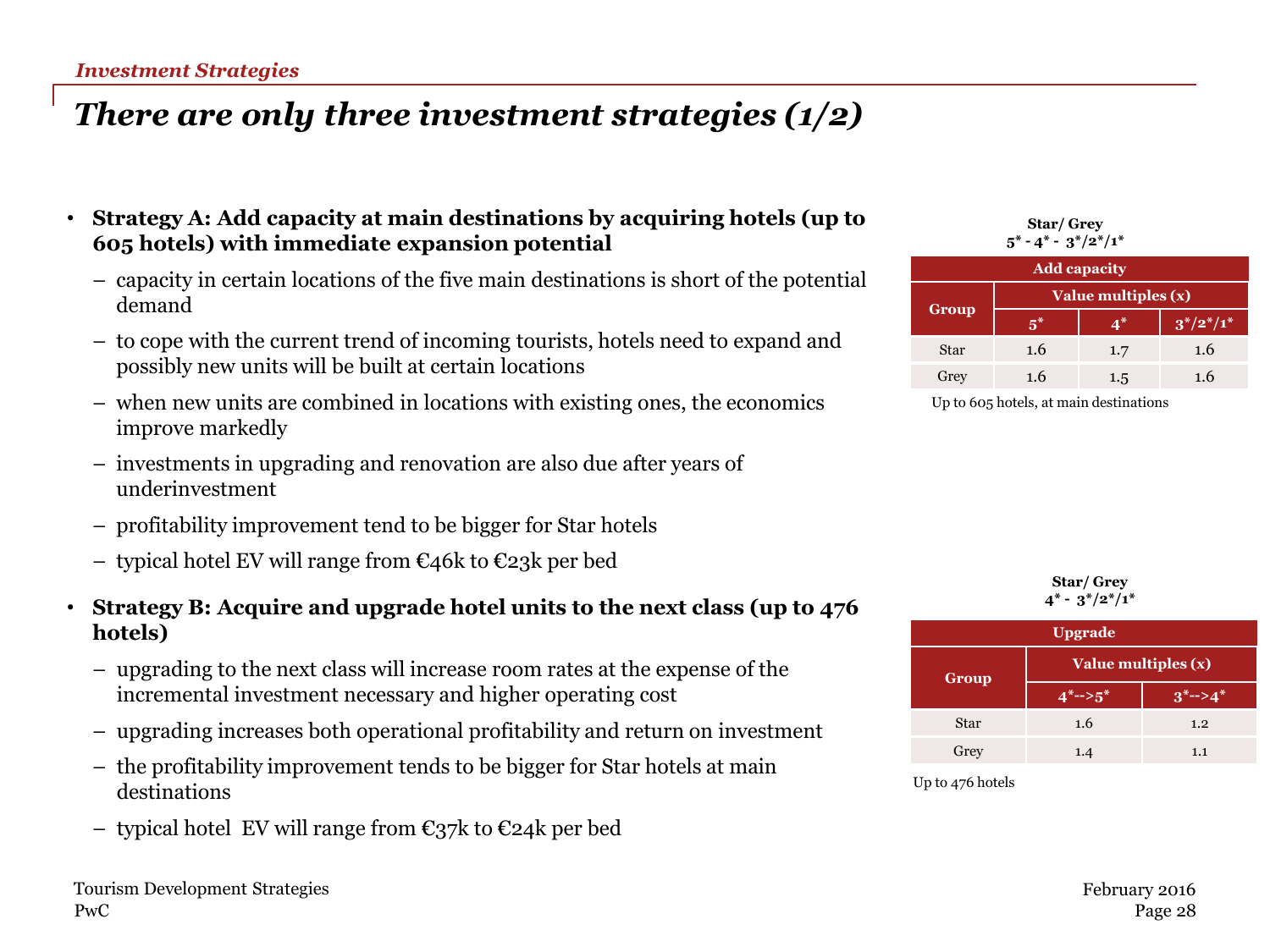## *There are only three investment strategies (2/2)*

#### • **Strategy C: Develop lesser destinations by acquiring a number of hotels at the same destination (57 hotels in total)**

- at lesser location hotels tend to underperform
- acquiring a number of hotels at a lesser destination and marketing them aggressively will improve their operating economics
- hotels for acquisitions could be Stars or Greys, and occasionally Zombies, in the 5\* and 4\* classes
- developing a new destination could prove expensive and may require state support for the upgrade of infrastructure and for marketing
- there are about 20 hotels in a number of lesser destinations that could be acquired cheaper than the cost of investment
- the most relevant lesser destination for this strategy are East Macedonia and Thrace, Epirus and Western Greece
- typical hotel EV will range from €70k to €12k per bed

#### • **Zombie acquisition is a doubtful strategy (only 54 hotels)**

– The acquisition cost plus the upgrade cost plus the repositioning and marketing costs could prove greater, smaller or equal to the market value, rendering the process uncertain





Up to 57 hotels at lesser destinations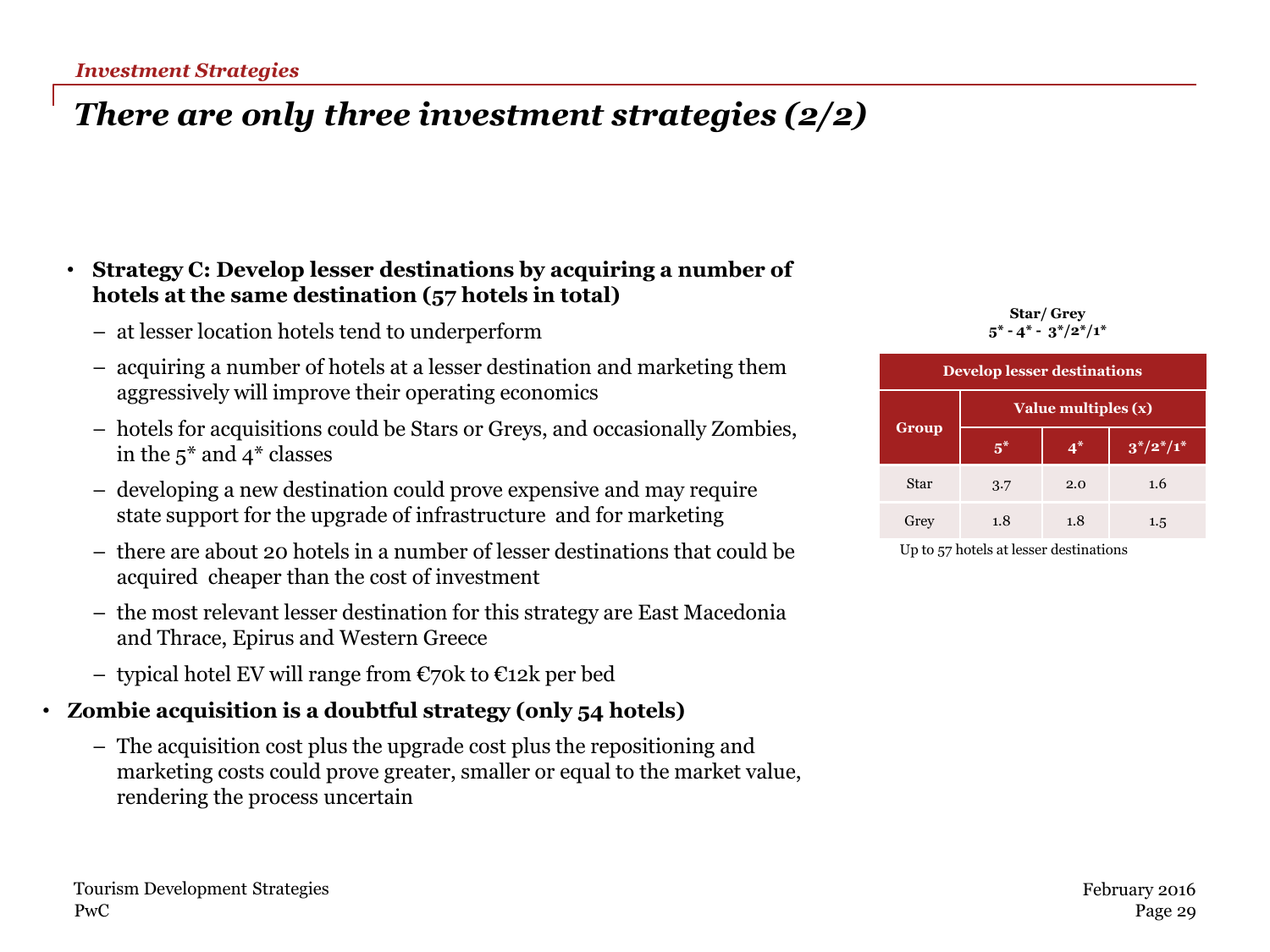## *Conclusions*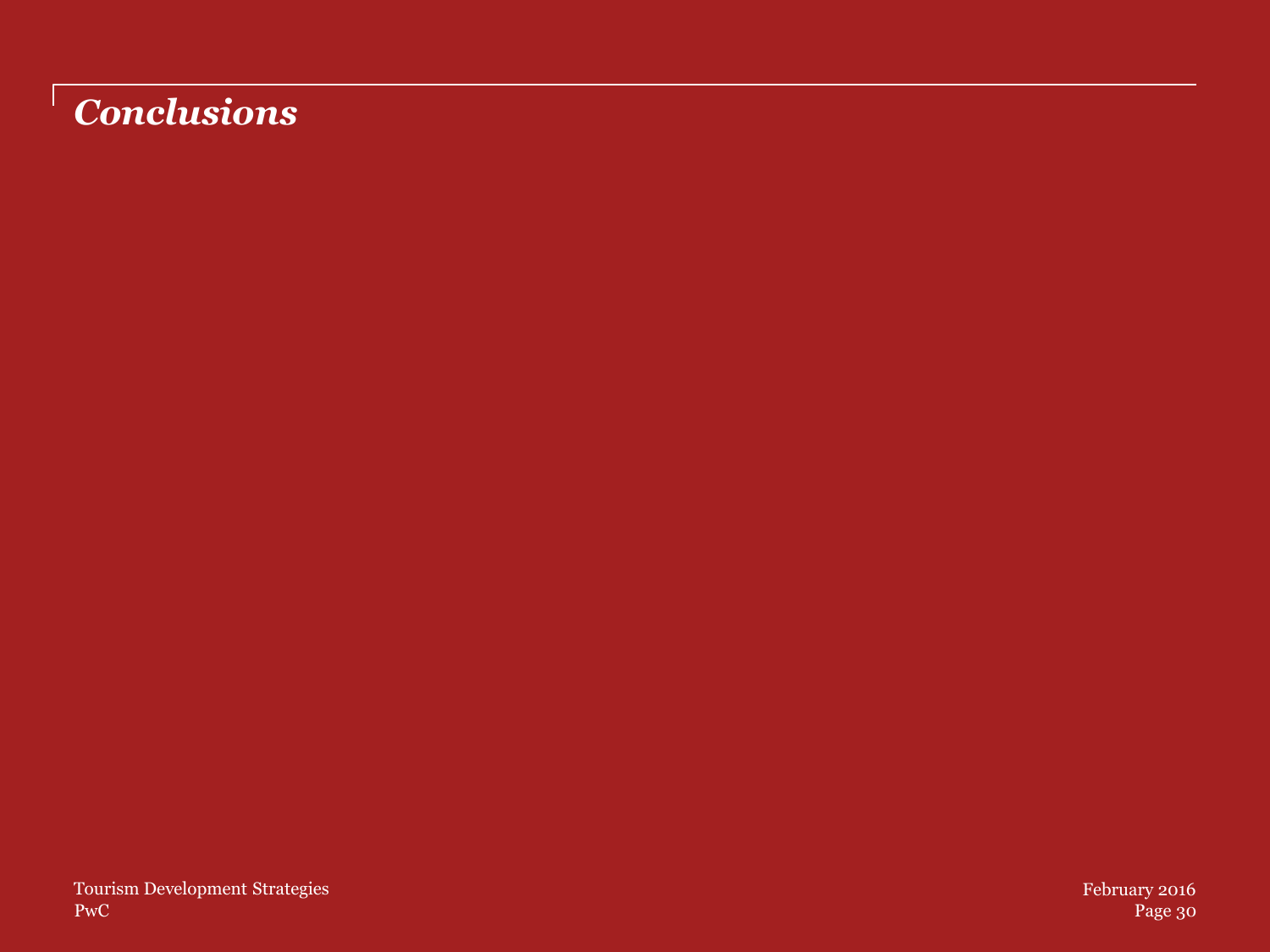## *Greek hospitality: A land of opportunities?*

- Tourism is growing consistently since 2011 and it is not by and large driven by Greek GDP. The tourism industry is mildly competitive
- The hospitality industry is fragmented with small scale hotel companies
- Hospitality economics are determined by **destination**, **unit size** and **class** and influenced by the quality of management
- There are at least 225 hotels currently on offer, at asking prices 77% on average higher than the typical equity value for the hotel cluster. However very few hotel transactions are completed every year
- There are three strategies and a no-strategy for hospitality investments:
	- **add capacity** at main destinations through unutilised building permits
	- **upgrade hotels** to the next class
	- **develop lesser destinations** through acquisition of many hotels at one of them
	- **Zombie acquisition is a doubtful strategy** with only few exceptions
- The most promising strategy in terms of value potential appears to be **lesser destination development** followed by capacity enhancement,with hotel upgrading at the bottom
- In the context of these strategies there are at main destinations, 221 Star and 153 Grey  $5^*$  and  $4^*$  hotels to be considered for acquisition at international EBITDA multiples
- At lesser destinations, where the privatisation of 14 regional airports could boost demand, there are 57 hotels, 18 of which could be acquired relatively cheap against the capital already invested
- The current structure of the industry along with its mild relative competitiveness and its underlying economics do not facilitated large scale transactions and consequently fast consolidation